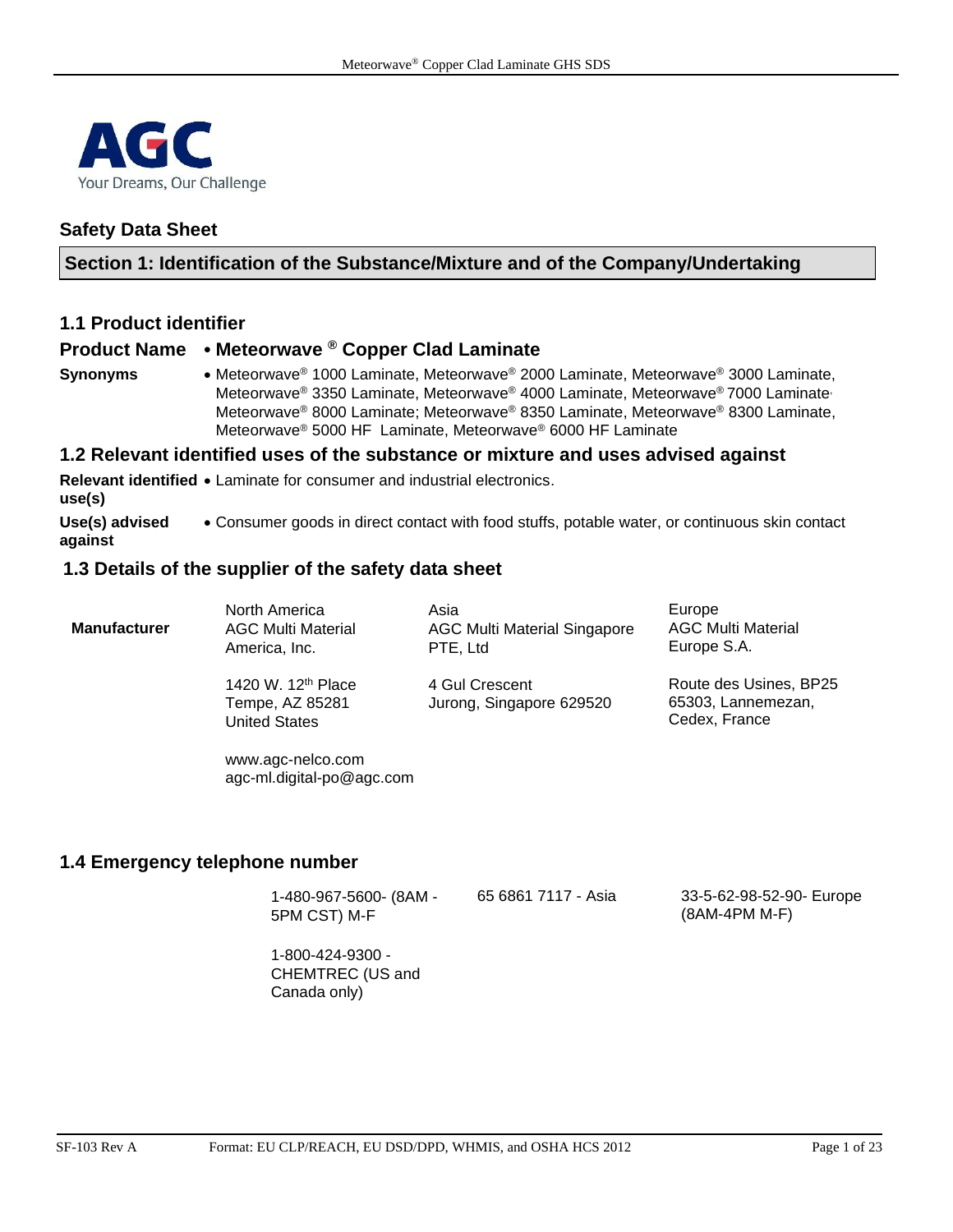## **Section 2: Hazards Identification**

## **EU/EEC**

**According to: Regulation (EC) No 1272/2008 (CLP)/REACH 1907/2006 [amended by 453/2010] According to: EU Directive 67/548/EEC (DSD) or 1999/45/EC (DPD)** 

## **2.1 Classification of the substance or mixture**

- **CLP** Not Classified
- **DSD/DPD** Not Classified

### **2.2 Label Elements**

**CLP**

**Hazard**  • No label element(s) required.

**statements**

**DSD/DPD**

**Risk phrases** • No label element(s) required.

### **2.3 Other Hazards**

- **CLP** This material is exempt from CLP/REACH obligations as an article as specified in REACH (1907/2006) and related ECHA guidance.
- **DSD/DPD** Under European Directive 1999/45/EC these product(s) are exempt and considered manufactured article(s) under stated normal conditions of use.

### **United States (US)**

**According to: OSHA 29 CFR 1910.1200 HCS**

### **2.1 Classification of the substance or mixture**

| <b>OSHA HCS</b><br>2012 | • Not Classified                                                                                                                                                                                |
|-------------------------|-------------------------------------------------------------------------------------------------------------------------------------------------------------------------------------------------|
| 2.2 Label elements      |                                                                                                                                                                                                 |
| OSHA HCS<br>2012        |                                                                                                                                                                                                 |
| Hazard<br>statements    | • No label element(s) required.                                                                                                                                                                 |
| 2.3 Other hazards       |                                                                                                                                                                                                 |
| <b>OSHA HCS</b><br>2012 | • Under United States Regulations (29 CFR 1910.1200 - Hazard Communication Standard), these<br>product(s) are exempt and considered manufactured article(s) under stated normal use conditions. |

## **Canada**

**According to: WHMIS** 

### **2.1 Classification of the substance or mixture**

**WHMIS** • Not classified

### **2.2 Label elements**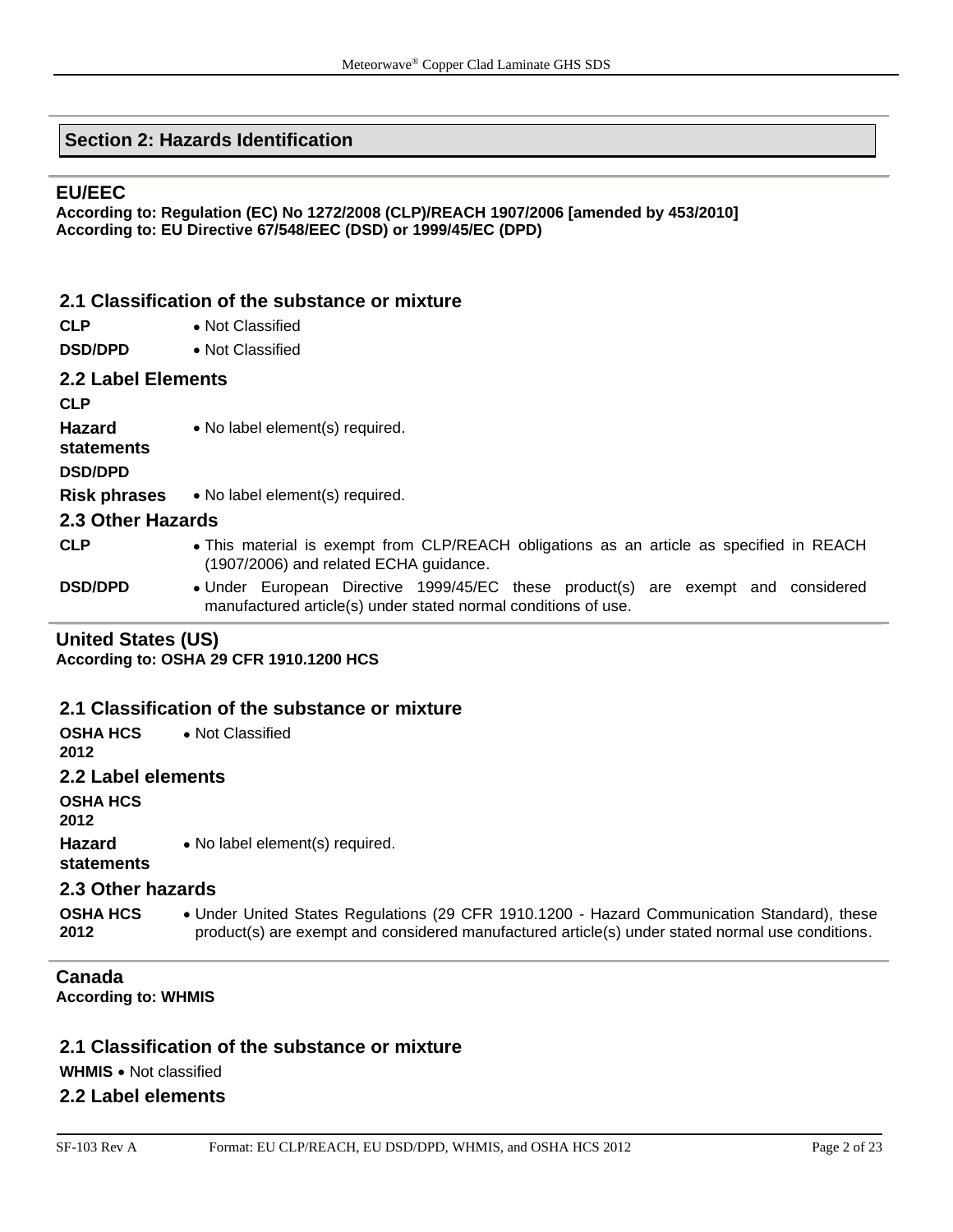### **WHMIS** • No label element(s) required

## **2.3 Other hazards**

**WHMIS** • Under Canadian regulations (Workplace Hazardous Materials Information System (WHMIS) – Hazardous Products Act (HPA), Section 11 (1)), these product(s) are exempt and considered manufactured article(s) under stated normal conditions of use.

## **Section 3 - Composition/Information on Ingredients**

## **3.1 Substances**

• Material does not meet the criteria of a substance.

## **3.2 Mixtures**

| <b>Composition</b>      |                                                                            |               |  |  |  |
|-------------------------|----------------------------------------------------------------------------|---------------|--|--|--|
| <b>Chemical Name</b>    | <b>Identifiers</b>                                                         | $\frac{0}{0}$ |  |  |  |
| 2-Butanone              | CAS:78-93-3<br><b>EC Number: 201-159-0</b><br><b>EU Index:606-002-00-3</b> | $< 0.1\%$     |  |  |  |
| Cyclohexanone           | CAS: 108-94-1<br>EC Number: 203-631-1<br><b>EU Index:</b> 606-010-00-7     | $< 0.1\%$     |  |  |  |
| Silica, amorphous       | CAS:7631-86-9<br><b>EC Number:231-545-4</b>                                | 4% TO 8%      |  |  |  |
| Cured resin mixture     | CAS:NA<br><b>EC Number:NA</b>                                              | 10% TO 30%    |  |  |  |
| Glass, oxide, chemicals | CAS:65997-17-3<br><b>EC Number:266-046-0</b>                               | 15% TO 35%    |  |  |  |
| Copper                  | CAS:7440-50-8<br><b>EC Number:231-159-6</b>                                | 30% TO 70%    |  |  |  |

## **Section 4 - First Aid Measures**

### **4.1 Description of first aid measures**

- **Inhalation** First aid is not expected to be necessary if material is used under ordinary conditions and as recommended. If signs/symptoms develop, move victim to fresh air. Administer oxygen if breathing is difficult. If signs/symptoms continue, get medical attention. Give artificial respiration if victim is not breathing.
- **Skin** First aid is not expected to be necessary if material is used under ordinary conditions and as recommended. In case of contact with substance, flush skin with running water for at least 20 minutes. Remove and isolate contaminated clothing. Wash skin with soap and water. If irritation develops and persists, get medical attention.
- **Eye** First aid is not expected to be necessary if material is used under ordinary conditions and as recommended. In case of contact with substance, immediately flush eyes with running water for at least 20 minutes. If eye irritation persists: Get medical advice/attention.
- **Ingestion** First aid is not expected to be necessary if material is used under ordinary conditions and as recommended. Obtain medical attention immediately if ingested.

### **4.2 Most important symptoms and effects, both acute and delayed**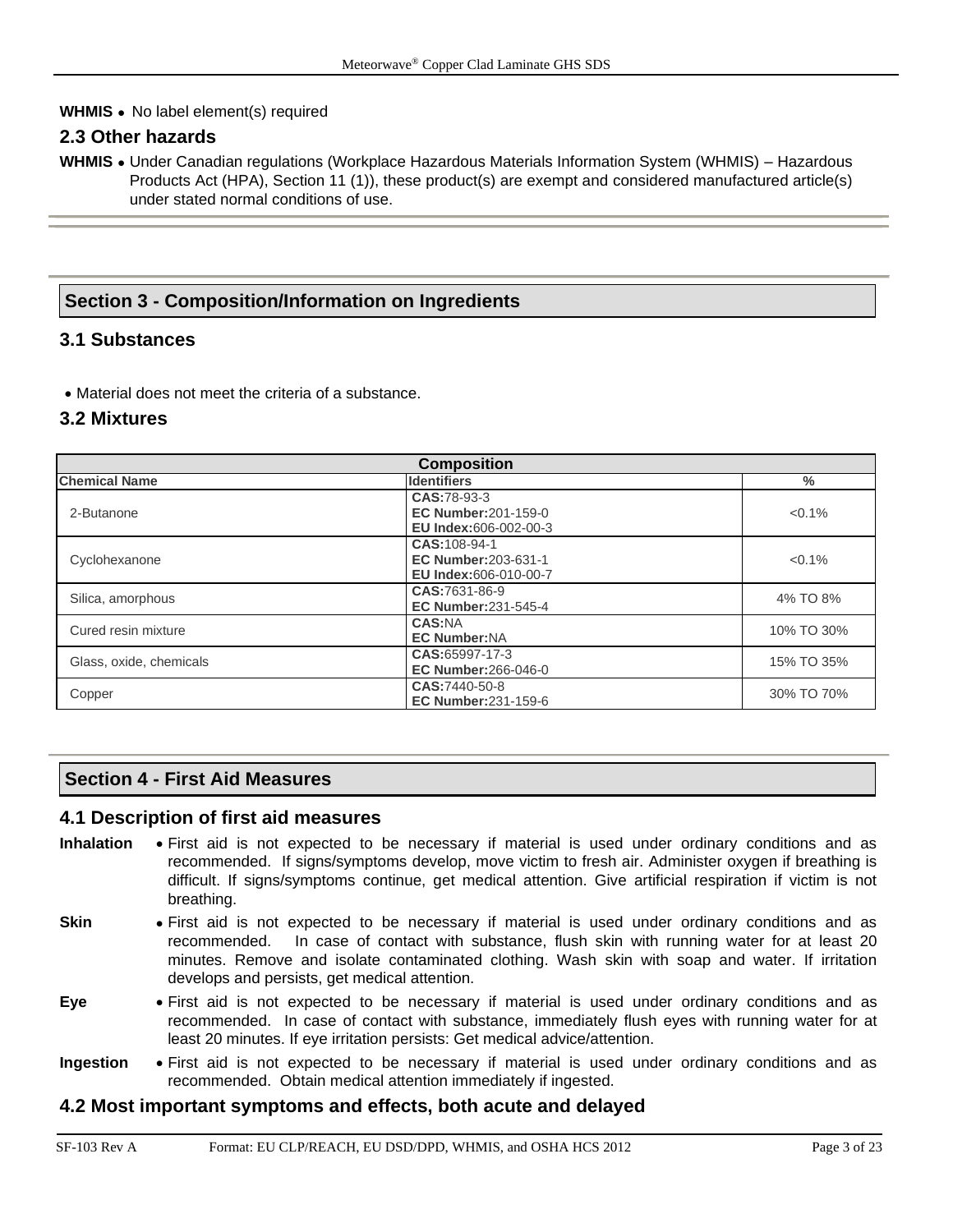• Refer to Section 11 - Toxicological Information.

## **4.3 Indication of any immediate medical attention and special treatment needed**

- **Notes to**  • All treatments should be based on observed signs and symptoms of distress in the patient.
- **Physician** Consideration should be given to the possibility that overexposure to materials other than this product may have occurred.

### **5.1 Extinguishing media**

| <b>Suitable Extinguishing</b><br>Media              | • LARGE FIRES: Water spray, fog or alcohol-resistant foam.<br>SMALL FIRES: Dry chemical, CO2, water spray or alcohol-resistant foam. |  |  |  |  |  |  |
|-----------------------------------------------------|--------------------------------------------------------------------------------------------------------------------------------------|--|--|--|--|--|--|
| <b>Unsuitable</b><br><b>Extinguishing Media</b>     | • Do not use straight streams.                                                                                                       |  |  |  |  |  |  |
|                                                     | 5.2 Special hazards arising from the substance or mixture                                                                            |  |  |  |  |  |  |
| <b>Unusual Fire and</b><br><b>Explosion Hazards</b> | • Hazardous decomposition will occur at elevated temperatures                                                                        |  |  |  |  |  |  |
| <b>Products</b>                                     | Hazardous Combustion • Nitrous Oxides, Aldehydes, Carbon Monoxide, HBr, Various Acids.                                               |  |  |  |  |  |  |
| 5.3 Advice for firefighters                         |                                                                                                                                      |  |  |  |  |  |  |
|                                                     | • Structural firefighters' protective clothing provides limited protection in                                                        |  |  |  |  |  |  |

fire situations ONLY; it is not effective in spill situations where direct contact with the substance is possible.

Wear positive pressure self-contained breathing apparatus (SCBA).

## **Section 6 - Accidental Release Measures**

## **6.1 Personal precautions, protective equipment and emergency procedures**

| <b>Personal Precautions</b> • No special precautions are expected to be necessary if material is used under ordinary |  |  |
|----------------------------------------------------------------------------------------------------------------------|--|--|
| conditions and as recommended. Do not walk through spilled material. Wear appropriate                                |  |  |
| personal protective equipment, avoid direct contact. Do not touch damaged containers or                              |  |  |
| spilled material unless wearing appropriate protective clothing.                                                     |  |  |
|                                                                                                                      |  |  |

**Emergency Procedures** • ELIMINATE all ignition sources (no smoking, flares, sparks or flames in immediate area). Keep unauthorized personnel away. Ventilate closed spaces before entering.

### **6.2 Environmental precautions**

• Avoid release to the environment.

## **6.3 Methods and material for containment and cleaning up**

**Containment/Clean-up**  • Avoid generating dust.

**Measures** Carefully shovel or sweep up spilled material and place in suitable container.

## **6.4 Reference to other sections**

• Refer to Section 8 - Exposure Controls/Personal Protection and Section 13 - Disposal Considerations.

## **Section 7 - Handling and Storage**

## **7.1 Precautions for safe handling**

**Handling** • Avoid contact with heat and ignition sources. Minimize dust generation and accumulation. Use only with adequate ventilation. Wear appropriate personal protective equipment, avoid direct contact. Do not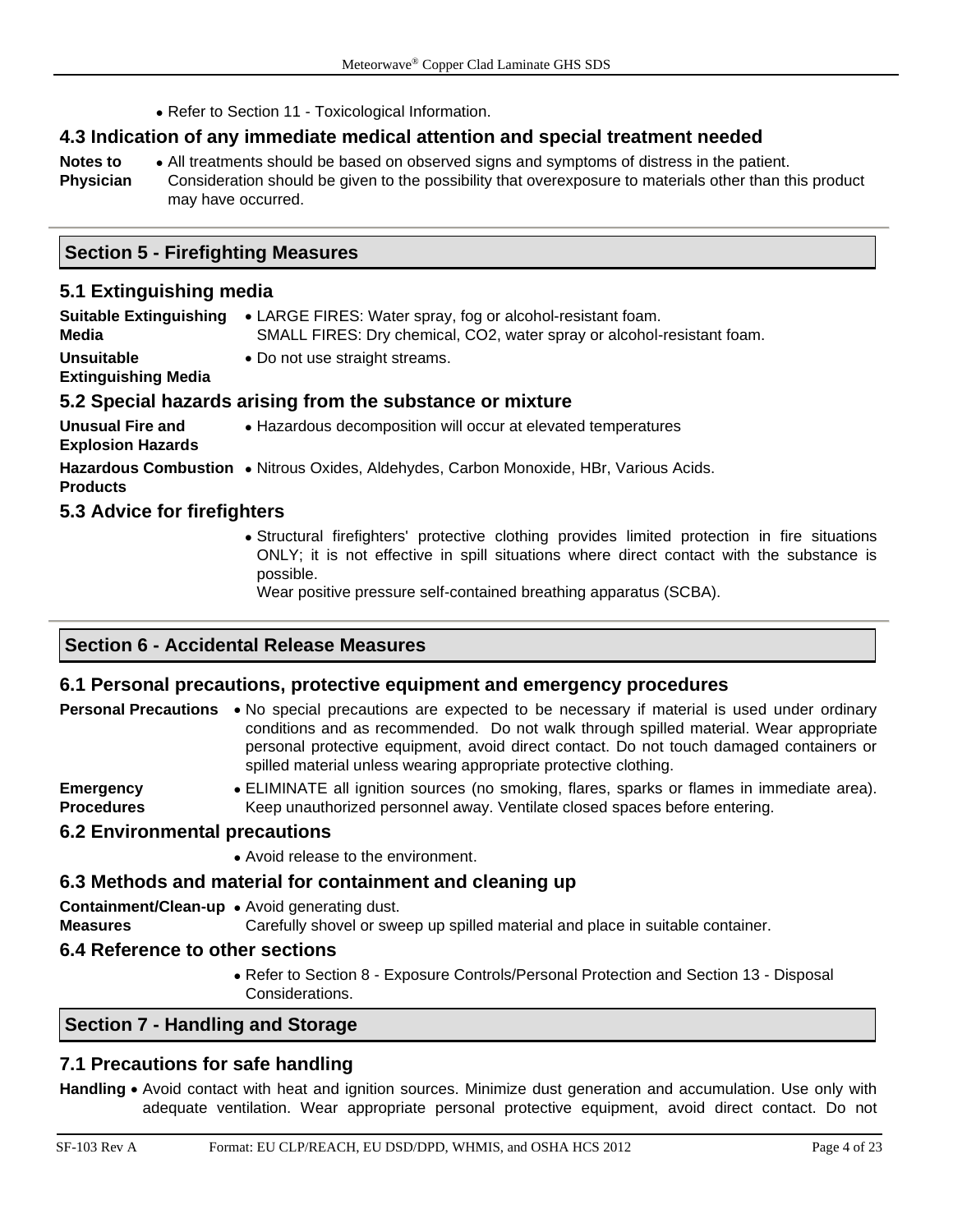breathe dust. Avoid contact with skin, eyes or clothing. Avoid breathing fumes generated during processing. Wash thoroughly with soap and water after handling and before eating, drinking, or using tobacco.

## **7.2 Conditions for safe storage, including any incompatibilities**

**Storage** • Keep away from heat, sparks and flame. Store in a well-ventilated place. Keep container tightly closed. Avoid generating dust. Store at 77ºF or below.

## **7.3 Specific end use(s)**

• Refer to Section 1.2 - Relevant identified uses.

## **Section 8 - Exposure Controls/Personal Protection**

## **8.1 Control parameters**

|                                                   | <b>Exposure Limits/Guidelines</b>       |                                                                                                                                                                                                                                                                                                              |                                                                                             |                                        |                                                               |                                                                                                                                                                                                                                                                                                                             |  |  |  |  |
|---------------------------------------------------|-----------------------------------------|--------------------------------------------------------------------------------------------------------------------------------------------------------------------------------------------------------------------------------------------------------------------------------------------------------------|---------------------------------------------------------------------------------------------|----------------------------------------|---------------------------------------------------------------|-----------------------------------------------------------------------------------------------------------------------------------------------------------------------------------------------------------------------------------------------------------------------------------------------------------------------------|--|--|--|--|
|                                                   | <b>Result</b>                           | <b>ACGIH</b>                                                                                                                                                                                                                                                                                                 | <b>Australia</b>                                                                            | <b>Brazil</b>                          | <b>Canada Alberta</b>                                         | <b>Canada British</b><br>Columbia                                                                                                                                                                                                                                                                                           |  |  |  |  |
| Silica, amorphous<br>$(7631 - 86 - 9)$            | TWAs                                    | Not established                                                                                                                                                                                                                                                                                              | 2 mg/m3 TWA<br>(respirable dust,<br>listed under<br>Fumed silica)                           | Not established                        | Not established                                               | Not established                                                                                                                                                                                                                                                                                                             |  |  |  |  |
| Cyclohexanone<br>$(108-94-1)$                     | TWAs                                    | 20 ppm TWA                                                                                                                                                                                                                                                                                                   | 100 mg/m3 TWA                                                                               |                                        | 80 mg/m3; 20<br>ppm                                           | 20 ppm TWA                                                                                                                                                                                                                                                                                                                  |  |  |  |  |
|                                                   | STELs                                   | 50 ppm STEL                                                                                                                                                                                                                                                                                                  | Not established                                                                             |                                        | 200 mg/m3; 50<br>ppm                                          | 50 ppm STEL                                                                                                                                                                                                                                                                                                                 |  |  |  |  |
|                                                   | <b>Biological Limit</b><br>Values (BLV) | 8 mg/L urine end of<br>shift cyclohexanol;<br>80 mg/L urine end of<br>last shift of workweek<br>1,2 cyclohexanediol                                                                                                                                                                                          | Not established                                                                             |                                        | Not established                                               | Not established                                                                                                                                                                                                                                                                                                             |  |  |  |  |
|                                                   | <b>STELs</b>                            | 300 ppm STEL                                                                                                                                                                                                                                                                                                 | 300 ppm STEL;<br>890 mg/m3 STEL                                                             | Not established                        | 300 ppm STEL;<br>885 mg/m3 STEL                               | 100 ppm STEL                                                                                                                                                                                                                                                                                                                |  |  |  |  |
| 2-Butanone<br>$(78-93-3)$                         | TWAs                                    | 200 ppm TWA                                                                                                                                                                                                                                                                                                  | 150 ppm TWA;<br>445 mg/m3 TWA                                                               | 155 ppm TWA LT;<br>460 mg/m3 TWA<br>LТ | 200 ppm TWA;<br>590 mg/m3 TWA                                 | 50 ppm TWA                                                                                                                                                                                                                                                                                                                  |  |  |  |  |
| Glass, oxide,<br>chemicals as Glass<br>wool fiber | <b>TWAs</b>                             | 1 fiber/cm3 TWA<br>(respirable fibers:<br>length $>5 \mu m$ , aspect<br>ratio $>=3:1$ , as<br>determined by the<br>membrane filter<br>method at 400-450X<br>magnification [4-mm<br>objective], using<br>phase-contrast<br>illumination, listed<br>under Synthetic<br>vitreous fibers)<br>as Glass wool fiber | 0.5 fibre/mL TWA<br>(listed under<br>Synthetic mineral<br>fibres)<br>as Glass wool<br>fiber | Not established                        | 1 fiber/cm3 TWA<br>as Glass wool<br>fiber                     | 1 fiber/cm3 TWA<br>(respirable fibers:<br>$length > 5 \mu m$ ,<br>aspect ratio<br>$>=3:1, as$<br>determined by the<br>membrane filter<br>method at 400-<br>450X<br>magnification [4-<br>mm objective],<br>using phase-<br>contrast<br>illumination, listed<br>under Synthetic<br>vitreous fibers)<br>as Glass wool<br>fiber |  |  |  |  |
| Copper as Copper<br>compounds                     | TWAs                                    | 0.2 mg/m3 TWA<br>(fume)                                                                                                                                                                                                                                                                                      | 1 mg/m3 TWA<br>(dust and mist);<br>0.2 mg/m3 TWA<br>(fume)                                  |                                        | 0.2 mg/m3 TWA<br>$(fume)$ ; 1 mg/m3<br>TWA (dust and<br>mist) | 1 mg/m3 TWA<br>(dust and mist);<br>0.2 mg/m3 TWA<br>(fume)                                                                                                                                                                                                                                                                  |  |  |  |  |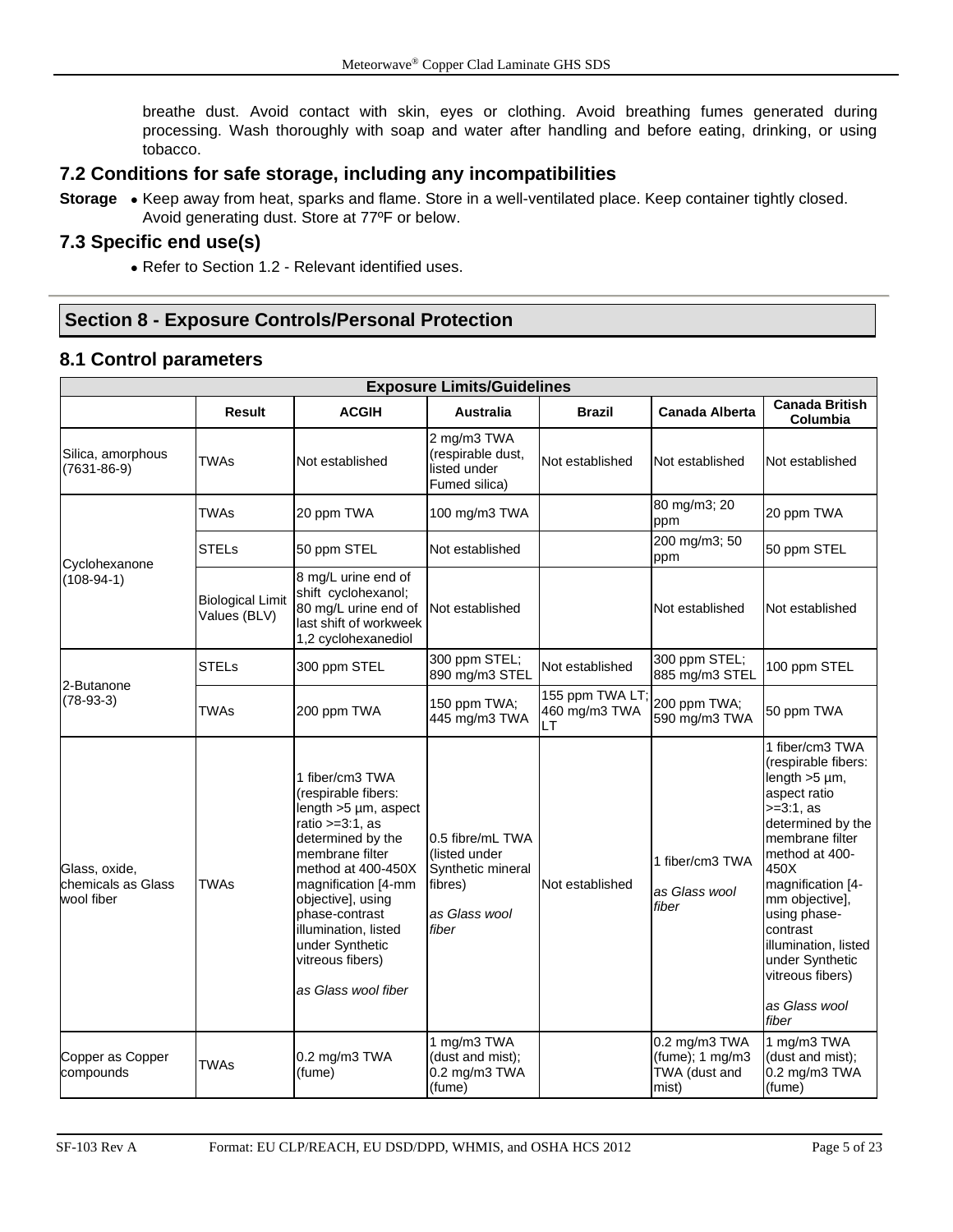| <b>Exposure Limits/Guidelines (Con't.)</b>     |               |                                                                                                                                                                                                                                                                                                               |                                                                                                                         |                                                                                                                                                                                                                     |                                                                                                                                                                                                                                                                                                                                                  |                                                                                                                                                                                                                     |  |  |
|------------------------------------------------|---------------|---------------------------------------------------------------------------------------------------------------------------------------------------------------------------------------------------------------------------------------------------------------------------------------------------------------|-------------------------------------------------------------------------------------------------------------------------|---------------------------------------------------------------------------------------------------------------------------------------------------------------------------------------------------------------------|--------------------------------------------------------------------------------------------------------------------------------------------------------------------------------------------------------------------------------------------------------------------------------------------------------------------------------------------------|---------------------------------------------------------------------------------------------------------------------------------------------------------------------------------------------------------------------|--|--|
|                                                | Result        | <b>Canada Manitoba</b>                                                                                                                                                                                                                                                                                        | <b>Canada New</b><br><b>Brunswick</b>                                                                                   | Canada<br><b>Northwest</b><br><b>Territories</b>                                                                                                                                                                    | <b>Canada Nova</b><br><b>Scotia</b>                                                                                                                                                                                                                                                                                                              | Canada Nunavut                                                                                                                                                                                                      |  |  |
| Silica, amorphous<br>$(7631 - 86 - 9)$         | <b>TWAs</b>   | Not established                                                                                                                                                                                                                                                                                               | Not established                                                                                                         | 2 mg/m3 TWA<br>(respirable mass);<br>5 mg/m3 TWA<br>(total mass); 0.05<br>mg/m3 TWA<br>(regulated under<br>Silica flour.<br>respirable mass);<br>0.15 mg/m3 TWA<br>(total mass,<br>regulated under<br>Silica flour) | Not established                                                                                                                                                                                                                                                                                                                                  | 2 mg/m3 TWA<br>(respirable mass);<br>5 mg/m3 TWA<br>(total mass); 0.05<br>mg/m3 TWA<br>(regulated under<br>Silica flour,<br>respirable mass);<br>0.15 mg/m3 TWA<br>(regulated under<br>Silica flour, total<br>mass) |  |  |
| Cyclohexanone                                  | <b>TWAs</b>   |                                                                                                                                                                                                                                                                                                               |                                                                                                                         |                                                                                                                                                                                                                     |                                                                                                                                                                                                                                                                                                                                                  |                                                                                                                                                                                                                     |  |  |
| $(108-94-1)$                                   | <b>STELs</b>  |                                                                                                                                                                                                                                                                                                               |                                                                                                                         |                                                                                                                                                                                                                     |                                                                                                                                                                                                                                                                                                                                                  |                                                                                                                                                                                                                     |  |  |
| 2-Butanone                                     | <b>STELs</b>  | 300 ppm STEL                                                                                                                                                                                                                                                                                                  | 300 ppm STEL;<br>885 mg/m3 STEL                                                                                         | 300 ppm STEL;<br>885 mg/m3 STEL                                                                                                                                                                                     | 300 ppm STEL                                                                                                                                                                                                                                                                                                                                     | 300 ppm STEL;<br>885 mg/m3 STEL                                                                                                                                                                                     |  |  |
| $(78-93-3)$                                    | <b>TWAs</b>   | 200 ppm TWA                                                                                                                                                                                                                                                                                                   | 200 ppm TWA;<br>590 mg/m3 TWA                                                                                           | 200 ppm TWA;<br>590 mg/m3 TWA                                                                                                                                                                                       | 200 ppm TWA                                                                                                                                                                                                                                                                                                                                      | 200 ppm TWA;<br>590 mg/m3 TWA                                                                                                                                                                                       |  |  |
| Glass, oxide, chemicals<br>as Glass wool fiber | <b>TWAs</b>   | 1 fiber/cm3 TWA<br>(respirable fibers:<br>$length > 5 \mu m$ , aspect<br>ratio $>=3:1$ , as<br>determined by the<br>membrane filter<br>method at 400-450X<br>magnification [4-mm<br>objective], using<br>phase-contrast<br>illumination, listed<br>under Synthetic<br>vitreous fibers)<br>as Glass wool fiber | 1 fiber/cm3 TWA<br>(fibers $>5 \mu m$ with<br>a diameter of $<$ 3<br>µm, aspect ratio<br>>5:1<br>as Glass wool<br>fiber | 3 fiber/cm3 TWA<br>(with a diameter<br>of $\leq$ =3.5 µm and<br>a length $>=10$<br>µm); 5 mg/m3<br>TWA (total mass)<br>as Glass wool<br>fiber                                                                       | 1 fiber/cm3 TWA<br>(respirable fibers:<br>length $>5 \mu m$ ,<br>aspect ratio<br>$>=3:1, as$<br>determined by the 3 fiber/cm3 TWA<br>membrane filter<br>method at 400-<br>450X<br>magnification [4-<br>mm objective],<br>using phase-<br>contrast<br>illumination, listed fiber<br>under Synthetic<br>vitreous fibers)<br>as Glass wool<br>fiber | (with a diameter of<br>$\epsilon$ =3.5 µm and a<br>length $>=10 \mu m$ ;<br>5 mg/m3 TWA<br>(total mass)<br>as Glass wool                                                                                            |  |  |
| Copper as Copper                               | <b>TWAs</b>   | 0.2 mg/m3 TWA<br>(fume)                                                                                                                                                                                                                                                                                       | 0.2 mg/m3 TWA<br>$(tume)$ ; 1 mg/m3 $(tume)$ ; 1 mg/m3<br>TWA (dust and<br>mist)                                        | $0.2$ mg/m3 TWA<br>TWA (dust and<br>mist)                                                                                                                                                                           | 0.2 mg/m3 TWA<br>(fume)                                                                                                                                                                                                                                                                                                                          | 0.2 mg/m3 TWA<br>$(fume)$ ; 1 mg/m3<br>TWA (dust and<br>mist)                                                                                                                                                       |  |  |
| compounds                                      | <b>STELs</b>  | Not established                                                                                                                                                                                                                                                                                               | Not established                                                                                                         | 0.6 mg/m3 STEL<br>$(fume)$ ; 2 mg/m3<br>STEL (dust and<br>mist)                                                                                                                                                     | Not established                                                                                                                                                                                                                                                                                                                                  | 0.6 mg/m3 STEL<br>$(fume)$ ; 2 mg/m3<br>STEL (dust and<br>mist)                                                                                                                                                     |  |  |
|                                                |               |                                                                                                                                                                                                                                                                                                               | <b>Exposure Limits/Guidelines (Con't.)</b>                                                                              |                                                                                                                                                                                                                     |                                                                                                                                                                                                                                                                                                                                                  |                                                                                                                                                                                                                     |  |  |
|                                                | <b>Result</b> | <b>Canada Ontario</b>                                                                                                                                                                                                                                                                                         | <b>Canada Quebec</b>                                                                                                    | Canada<br>Saskatchewan                                                                                                                                                                                              | <b>Canada Yukon</b>                                                                                                                                                                                                                                                                                                                              | China                                                                                                                                                                                                               |  |  |
| Silica, amorphous<br>$(7631 - 86 - 9)$         | <b>TWAs</b>   | Not established                                                                                                                                                                                                                                                                                               | Not established                                                                                                         | Not established                                                                                                                                                                                                     | 300 particle/mL<br>TWA (as<br>measured by<br>Konimeter<br>instrumentation,<br>listed under<br>Silica); 20 mppcf<br>TWA (as<br>measured by<br>Impinger                                                                                                                                                                                            | Not established                                                                                                                                                                                                     |  |  |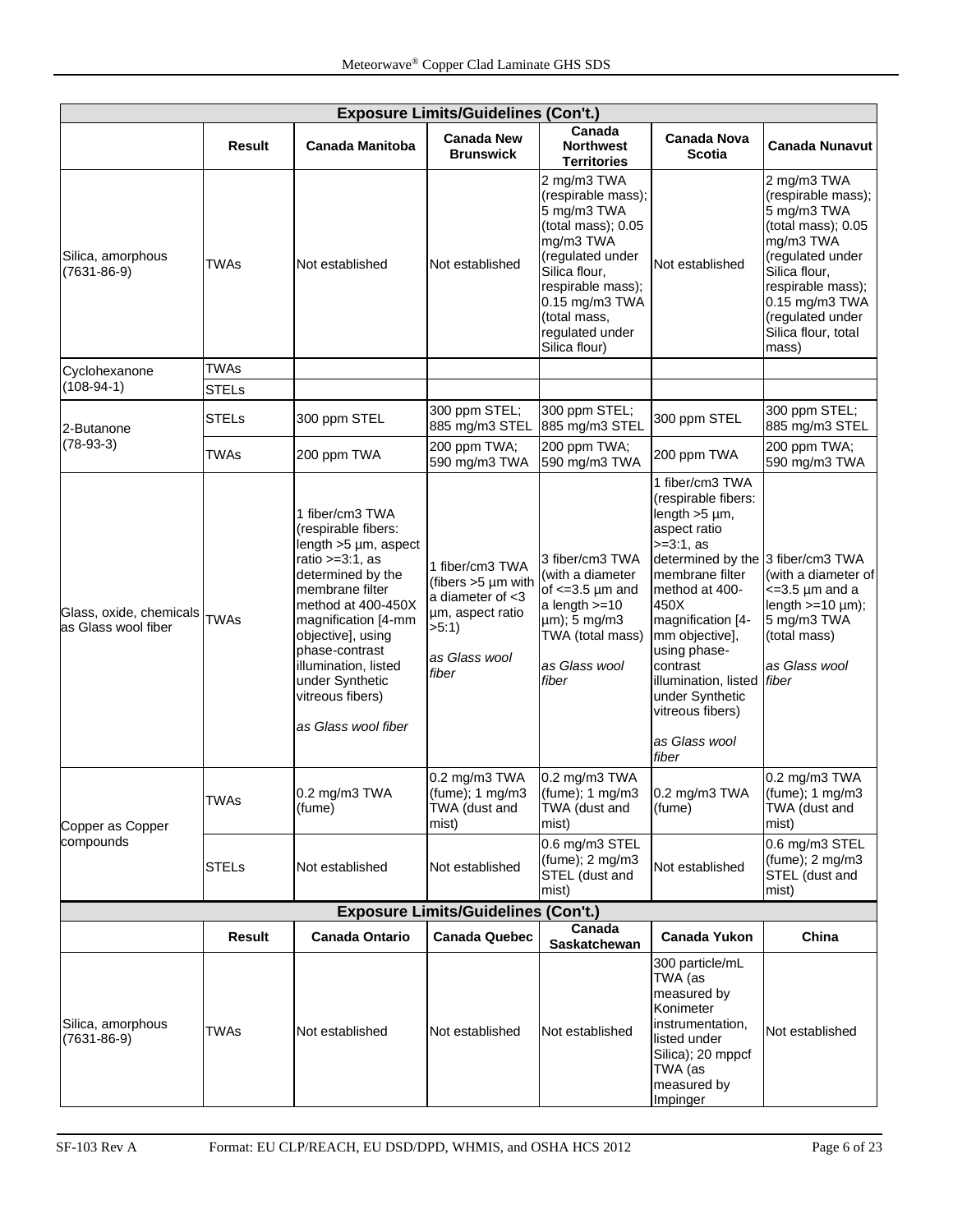|                                                |                       |                                                                                                                                                                                                                                                                                                        |                                                                                                                                                |                                                                                                                   | instrumentation,<br>listed under<br>Silica); 2 mg/m3<br>TWA (respirable<br>mass, listed under<br>Silica) |                                                                                                                                                                                            |
|------------------------------------------------|-----------------------|--------------------------------------------------------------------------------------------------------------------------------------------------------------------------------------------------------------------------------------------------------------------------------------------------------|------------------------------------------------------------------------------------------------------------------------------------------------|-------------------------------------------------------------------------------------------------------------------|----------------------------------------------------------------------------------------------------------|--------------------------------------------------------------------------------------------------------------------------------------------------------------------------------------------|
|                                                | <b>STELs</b>          | 50 PPM STEL                                                                                                                                                                                                                                                                                            | Not established                                                                                                                                |                                                                                                                   |                                                                                                          |                                                                                                                                                                                            |
| Cyclohexanone<br>$(108-94-1)$                  | <b>TWAs</b>           | 20 ppm TWA                                                                                                                                                                                                                                                                                             | 100 mg/m3; 25<br>ppm                                                                                                                           |                                                                                                                   |                                                                                                          |                                                                                                                                                                                            |
| 2-Butanone                                     | <b>STELs</b>          | 300 ppm STEL                                                                                                                                                                                                                                                                                           | 100 ppm STEV;<br>300 mg/m3 STEV                                                                                                                | 300 ppm STEL                                                                                                      | 250 ppm STEL;<br>740 mg/m3 STEL                                                                          | 600 mg/m3 STEL                                                                                                                                                                             |
| $(78-93-3)$                                    | TWAs                  | 200 ppm TWA                                                                                                                                                                                                                                                                                            | 50 ppm TWAEV;<br>150 mg/m3<br>TWAEV                                                                                                            | 200 ppm TWA                                                                                                       | 200 ppm TWA;<br>590 mg/m3 TWA                                                                            | 300 mg/m3 TWA                                                                                                                                                                              |
| Glass, oxide, chemicals<br>as Glass wool fiber | <b>TWAs</b>           | 1 fiber/cm3 TWA<br>(respirable fibers:<br>length >5 µm, aspect<br>ratio $>=3:1$ , as<br>determined by the<br>membrane filter<br>method at 400-450X<br>magnification [4-mm<br>objective], using<br>phase-contrast<br>illumination, listed<br>under Synthetic<br>vitreous fibers)<br>as Glass wool fiber | 1 fibre/cm3<br><b>TWAEV</b><br>(respirable, listed<br>under Fibres-<br><b>Artificial Vitreous</b><br>Mineral Fibres)<br>as Glass wool<br>fiber | 1 fiber/cm3 TWA<br>(respirable fibers,<br>listed under<br>Synthetic vitreous<br>fibers)<br>as Glass wool<br>fiber | 30 mppcf TWA<br>(dust or fiberous);<br>10 mg/m3 TWA<br>(dust or fiberous)<br>as Glass wool<br>fiber      | Not established                                                                                                                                                                            |
|                                                | <b>STELs</b>          | Not established                                                                                                                                                                                                                                                                                        | Not established                                                                                                                                | Not established                                                                                                   | Not established                                                                                          | 2.5 mg/m3 STEL<br>$(dust)$ ; 0.6 mg/m3<br>STEL (fume)                                                                                                                                      |
| Copper as Copper<br>compounds                  | TWAs                  | 0.2 mg/m3 TWA<br>$(fume)$ ; 1 mg/m3<br>TWA (dust and mist)                                                                                                                                                                                                                                             | $0.2$ mg/m $3$<br>TWAEV (fume); 1<br>mg/m3 TWAEV<br>(dust and mist)                                                                            | 0.2 mg/m3 TWA<br>$(fume)$ ; 1 mg/m3<br>TWA (dust and<br>mist)                                                     | 0.2 mg/m3 TWA<br>$(fume)$ ; 1 mg/m3<br>TWA (dust and<br>mist)                                            | 1 mg/m3 TWA<br>(dust); 0.2 mg/m3<br>TWA (fume)                                                                                                                                             |
|                                                | Ceilings              | Not established                                                                                                                                                                                                                                                                                        | Not established                                                                                                                                | Not established                                                                                                   | Not established                                                                                          | Not established                                                                                                                                                                            |
|                                                |                       |                                                                                                                                                                                                                                                                                                        | <b>Exposure Limits/Guidelines (Con't.)</b>                                                                                                     |                                                                                                                   |                                                                                                          |                                                                                                                                                                                            |
| Silica, amorphous<br>$(7631 - 86 - 9)$         | <b>Result</b><br>TWAs | <b>Czech Republic</b><br>0.1 mg/m3 TWA<br>(respirable<br>fraction); 4.0<br>mg/m3 TWA (as<br>amorphous SiO2)                                                                                                                                                                                            | <b>Denmark</b><br>Not established                                                                                                              | <b>France</b><br>Not established                                                                                  | <b>Germany DFG</b><br>Not established                                                                    | <b>Germany TRGS</b><br>4 mg/m3 TWA<br>AGW (The risk of<br>damage to the<br>embryo or fetus<br>can be excluded<br>when AGW and<br><b>BGW</b> values are<br>observed,<br>inhalable fraction) |
|                                                | <b>MAKs</b>           | Not established                                                                                                                                                                                                                                                                                        | Not established                                                                                                                                | Not established                                                                                                   | 4 mg/m3 TWA<br>MAK (inhalable<br>fraction)                                                               | Not established                                                                                                                                                                            |
|                                                | <b>STELs</b>          | 400 mg/m3 STEL                                                                                                                                                                                                                                                                                         | Not established                                                                                                                                | Not established                                                                                                   |                                                                                                          | Not established                                                                                                                                                                            |
| Cyclohexanone<br>$(108-94-1)$                  | TWAs                  | 200 mg/m3 TWA                                                                                                                                                                                                                                                                                          | 25 ppm TWA; 100<br>mg/m3 TWA                                                                                                                   | 25 ppm TWA; 100<br>mg/m3 TWA                                                                                      |                                                                                                          | 50 ppm TWA; 200<br>mg/m3 TWA                                                                                                                                                               |
|                                                | Ceilings              | 900 mg/m3 Ceiling                                                                                                                                                                                                                                                                                      | Not established                                                                                                                                | Not established                                                                                                   | 200 ppm Peak;<br>600 mg/m3 Peak                                                                          | Not established                                                                                                                                                                            |
| 2-Butanone<br>$(78-93-3)$                      | TWAs                  | 600 mg/m3 TWA                                                                                                                                                                                                                                                                                          | 50 ppm TWA; 145 [VME] (restrictive<br>mg/m3 TWA                                                                                                | 200 ppm TWA<br>limit); 600 mg/m3<br>TWA [VME]                                                                     | Not established                                                                                          | 200 ppm TWA<br>AGW (The risk of<br>damage to the<br>embryo or fetus                                                                                                                        |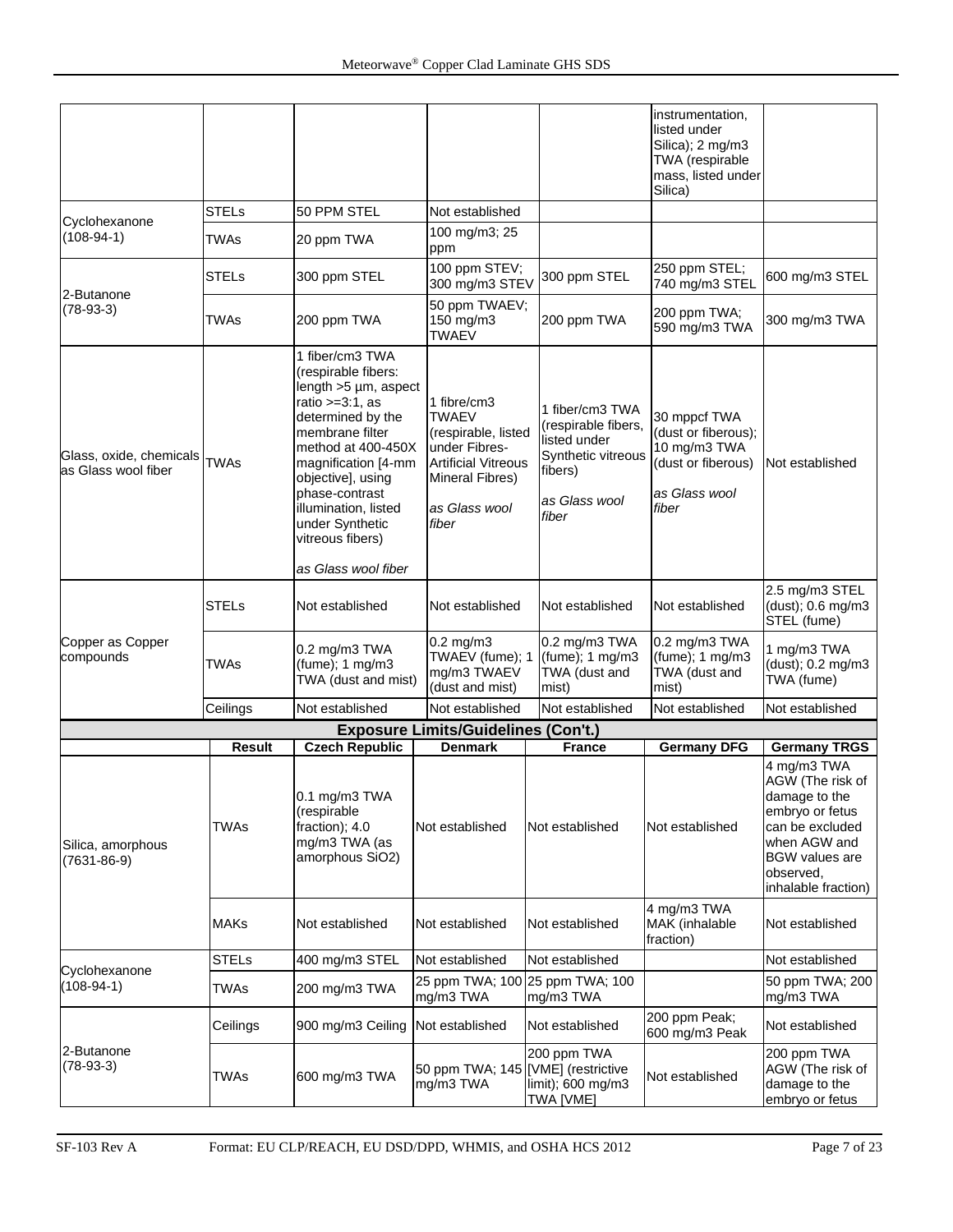|                                                |               |                                 |                 |                                                        |                                                                                  |                                                                   | (restrictive limit)                                                                            |                                                                                            |                                               | can be excluded<br>when AGW and<br><b>BGW</b> values are<br>observed,<br>exposure factor<br>1); 600 mg/m3<br>TWA AGW (The<br>risk of damage to<br>the embryo or<br>fetus can be<br>excluded when<br>AGW and BGW<br>values are<br>observed,<br>exposure factor 1) |
|------------------------------------------------|---------------|---------------------------------|-----------------|--------------------------------------------------------|----------------------------------------------------------------------------------|-------------------------------------------------------------------|------------------------------------------------------------------------------------------------|--------------------------------------------------------------------------------------------|-----------------------------------------------|------------------------------------------------------------------------------------------------------------------------------------------------------------------------------------------------------------------------------------------------------------------|
|                                                |               | <b>STELs</b>                    |                 | Not established                                        | Not established                                                                  |                                                                   | 300 ppm STEL<br>[VLCT] (restrictive<br>limit); 900 mg/m3<br>STEL [VLCT]<br>(restrictive limit) |                                                                                            | Not established                               | Not established                                                                                                                                                                                                                                                  |
|                                                |               | MAKs                            |                 | Not established                                        | Not established                                                                  |                                                                   | Not established                                                                                |                                                                                            | 200 ppm TWA<br>MAK; 600 mg/m3<br>TWA MAK      | Not established                                                                                                                                                                                                                                                  |
|                                                |               |                                 |                 |                                                        |                                                                                  | 1 fiber/cm3 TWA                                                   |                                                                                                |                                                                                            |                                               |                                                                                                                                                                                                                                                                  |
| Glass, oxide, chemicals<br>as Glass wool fiber |               | TWAs                            | Not established |                                                        | as Glass wool<br>fiber                                                           |                                                                   | Not established                                                                                |                                                                                            | Not established                               | Not established                                                                                                                                                                                                                                                  |
|                                                |               | <b>STELs</b>                    | Not established |                                                        | Not established                                                                  |                                                                   | 2 mg/m3 STEL<br>[VLCT] (dust, as<br>Cu)                                                        |                                                                                            | Not established                               | Not established                                                                                                                                                                                                                                                  |
| Copper as Copper                               |               | <b>TWAs</b>                     |                 | 1 mg/m3 TWA<br>(dust); 0.1 mg/m3<br>TWA (fume)         |                                                                                  | 1.0 mg/m3 TWA<br>(dust and<br>powder); 0.1<br>mg/m3 TWA<br>(fume) |                                                                                                | 0.2 mg/m3 TWA<br>[VME] (fume); 1<br>mg/m3 TWA [VME]<br>(dust as Cu)                        | Not established                               | Not established                                                                                                                                                                                                                                                  |
| compounds                                      |               | Ceilings                        |                 | 2 mg/m3 Ceiling<br>(dust); 0.2 mg/m3<br>Ceiling (fume) |                                                                                  | Not established                                                   | Not established                                                                                |                                                                                            | 0.02 mg/m3 Peak<br>(respirable fraction)      | Not established                                                                                                                                                                                                                                                  |
|                                                |               | <b>MAKs</b>                     |                 | Not established                                        |                                                                                  | Not established<br>Not established                                |                                                                                                | 0.01 mg/m3 TWA<br>MAK (including<br>inorganic copper<br>compounds,<br>respirable fraction) | Not established                               |                                                                                                                                                                                                                                                                  |
|                                                |               |                                 |                 | <b>Exposure Limits/Guidelines (Con't.)</b>             |                                                                                  |                                                                   |                                                                                                |                                                                                            |                                               |                                                                                                                                                                                                                                                                  |
|                                                | <b>Result</b> | Greece                          |                 | India                                                  |                                                                                  | <b>Israel</b>                                                     |                                                                                                |                                                                                            | <b>Italy</b>                                  | Japan                                                                                                                                                                                                                                                            |
| Silica,<br>amorphous<br>$(7631 - 86 - 9)$      |               | <b>TWAs</b> Not established     |                 | 10 mg/m3 TWA (total<br>dust)                           | 0.3 mg/m3 TWA<br>(airborne dust no<br>otherwise<br>classified); 0.1<br>mg/m3 TWA |                                                                   | (respirable dust)                                                                              | Not established                                                                            |                                               | Not established                                                                                                                                                                                                                                                  |
| Cyclohexanone<br>$(108-94-1)$                  | <b>TWAs</b>   |                                 |                 |                                                        |                                                                                  |                                                                   |                                                                                                |                                                                                            |                                               | 25 ppm OEL; 100<br>mg/m3 OEL                                                                                                                                                                                                                                     |
|                                                | <b>STELs</b>  |                                 |                 |                                                        |                                                                                  |                                                                   |                                                                                                |                                                                                            |                                               | Not established                                                                                                                                                                                                                                                  |
| 2-Butanone                                     | <b>TWAs</b>   | 200 ppm TWA;<br>600 mg/m3 TWA   |                 | 200 ppm TWA; 590<br>mg/m3 TWA                          |                                                                                  | 200 ppm TWA                                                       |                                                                                                | <b>TWA</b>                                                                                 | 200 ppm TWA; 600 mg/m3                        | 200 ppm OEL; 590<br>mg/m3 OEL                                                                                                                                                                                                                                    |
| $(78-93-3)$                                    | <b>STELs</b>  | 300 ppm STEL;<br>900 mg/m3 STEL |                 | 300 ppm STEL; 885<br>mg/m3 STEL                        |                                                                                  | 300 ppm STEL                                                      |                                                                                                | Breve termine                                                                              | 300 ppm STEL Breve<br>termine; 900 mg/m3 STEL | Not established                                                                                                                                                                                                                                                  |
| Glass, oxide,                                  |               | TWAs Not established            |                 | Not established                                        |                                                                                  | 1 fiber/cm3 TWA                                                   |                                                                                                | Not established                                                                            |                                               | 1 fiber/cm3 OEL                                                                                                                                                                                                                                                  |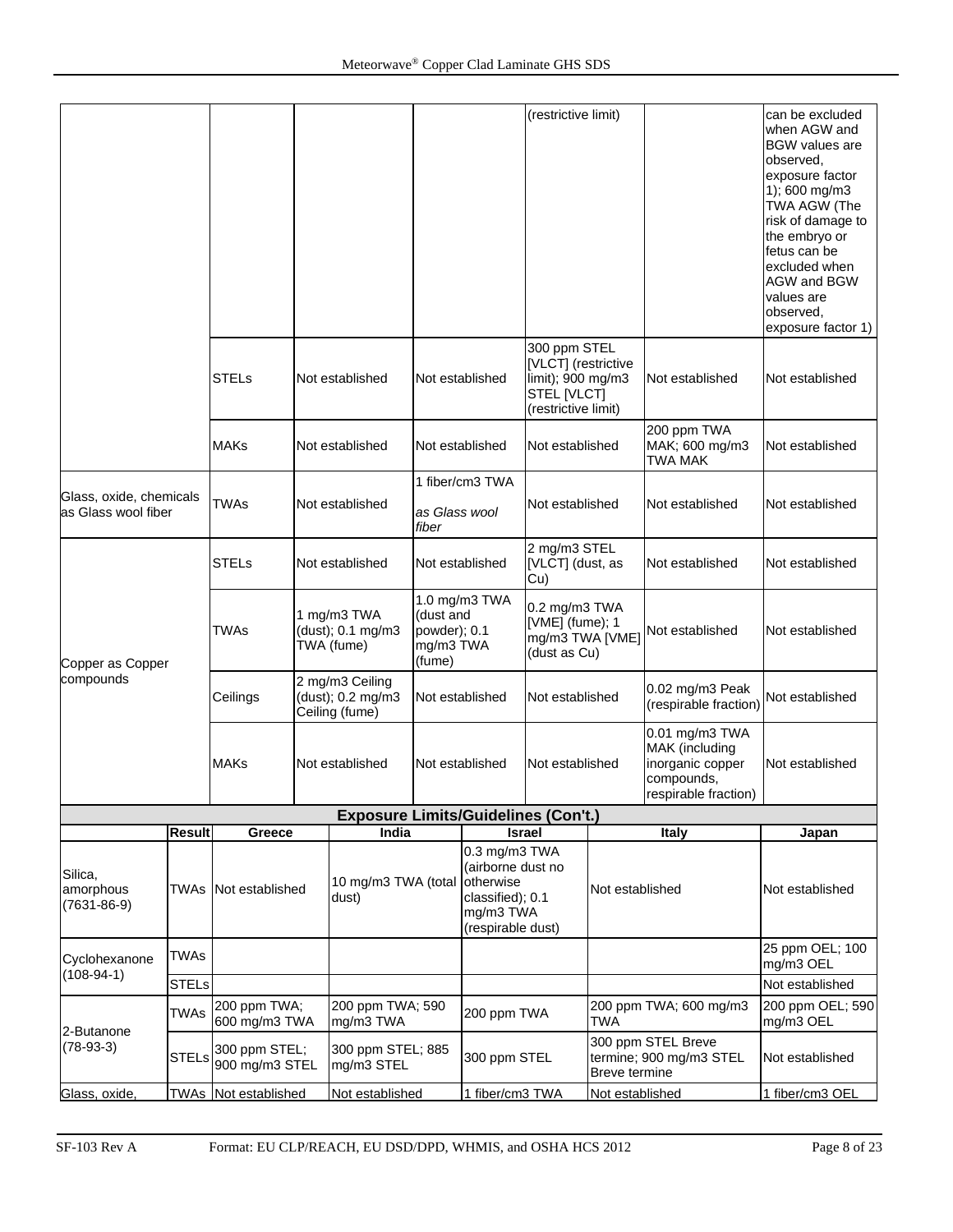| chemicals as<br>Glass wool fiber |              |                                                                               |                                                                                                                   |                                                                                                                                                                                                                                                                                         | (respirable fibers:<br>length $>5 \mu$ m,<br>aspect ratio >=3:1,<br>except asbestiform<br>minerals, listed<br>under Synthetic<br>vitreous fibers) |                                                                                                                                           | as Glass wool fiber                                        |
|----------------------------------|--------------|-------------------------------------------------------------------------------|-------------------------------------------------------------------------------------------------------------------|-----------------------------------------------------------------------------------------------------------------------------------------------------------------------------------------------------------------------------------------------------------------------------------------|---------------------------------------------------------------------------------------------------------------------------------------------------|-------------------------------------------------------------------------------------------------------------------------------------------|------------------------------------------------------------|
|                                  |              |                                                                               |                                                                                                                   |                                                                                                                                                                                                                                                                                         | as Glass wool fiber                                                                                                                               |                                                                                                                                           |                                                            |
| Copper as<br>Copper              |              |                                                                               | 0.2 mg/m3 TWA<br>TWAs $(func)$ ; 1 mg/m3<br>TWA (dust)                                                            | 0.2 mg/m3 TWA<br>(fume)                                                                                                                                                                                                                                                                 | 0.2 mg/m3 TWA<br>(fume)                                                                                                                           | Not established                                                                                                                           | Not established                                            |
| compounds                        | <b>STELs</b> | (dust)                                                                        | 2 mg/m3 STEL                                                                                                      | Not established                                                                                                                                                                                                                                                                         | Not established                                                                                                                                   | Not established                                                                                                                           | Not established                                            |
|                                  |              |                                                                               |                                                                                                                   |                                                                                                                                                                                                                                                                                         | <b>Exposure Limits/Guidelines (Con't.)</b>                                                                                                        |                                                                                                                                           |                                                            |
|                                  | Result       |                                                                               | Korea                                                                                                             | <b>Malaysia</b>                                                                                                                                                                                                                                                                         | <b>Netherlands</b>                                                                                                                                | <b>NIOSH</b>                                                                                                                              | <b>OSHA</b>                                                |
| Silica, amorphous<br>(7631-86-9) | <b>TWAs</b>  |                                                                               |                                                                                                                   | Not established Not established                                                                                                                                                                                                                                                         | Not established                                                                                                                                   | 6 mg/m3 TWA                                                                                                                               | Not established                                            |
| Cyclohexanone<br>$(108-94-1)$    | <b>TWAs</b>  |                                                                               | 20 ppm TWA                                                                                                        |                                                                                                                                                                                                                                                                                         | 50 ppm TWA; 200<br>mg/m3 TWA                                                                                                                      | 25 ppm TWA; 100 mg/m3<br><b>TWA</b>                                                                                                       | 50 ppm TWA; 200<br>mg/m3 TWA                               |
|                                  | <b>STELs</b> |                                                                               | 50 ppm STEL                                                                                                       |                                                                                                                                                                                                                                                                                         | Not established                                                                                                                                   | Not established                                                                                                                           | Not established                                            |
| <b>TWAs</b><br>2-Butanone        |              | 200 ppm TWA<br>(Serial No.<br>228); 590<br>mg/m3 TWA<br>(Serial No.<br>228)   | 200 ppm TWA; 590<br>mg/m3 TWA                                                                                     | 590 mg/m3 TWA                                                                                                                                                                                                                                                                           | 200 ppm TWA; 590<br>mg/m3 TWA                                                                                                                     | 200 ppm TWA;<br>590 mg/m3 TWA                                                                                                             |                                                            |
| $(78-93-3)$                      | <b>STELs</b> | 300 ppm STEL<br>(Serial No.<br>228); 885<br>mg/m3 STEL<br>(Serial No.<br>228) |                                                                                                                   | Not established                                                                                                                                                                                                                                                                         | 900 mg/m3 STEL                                                                                                                                    | 300 ppm STEL; 885<br>mg/m3 STEL                                                                                                           | Not established                                            |
| Glass, oxide,<br>chemicals       | <b>TWAs</b>  |                                                                               | 10 mg/m3<br><b>TWA (Serial</b><br>No. 007)<br>as Glass wool<br>fiber                                              | 1 fiber/cm3 TWA<br>(respirable fibers:<br>length $>5 \mu m$ ,<br>aspect ratio >=3:1,<br>as determined by<br>the membrane filter<br>method at 400-<br>450X magnification<br>[4-mm objective],<br>using phase-<br>contrast<br>illumination, listed<br>under Synthetic<br>vitreous fibers) | 2 fibers/cm3 MAC-<br><b>TGG</b><br>as Glass wool fiber                                                                                            | 3 fiber/cm3 TWA (fibers<br>$\epsilon$ = 3.5 µm in diameter and<br>$>= 10 \mu m$ in length); 5<br>mg/m3 TWA (total)<br>as Glass wool fiber | Not established                                            |
| Copper as Copper<br>compounds    | <b>TWAs</b>  |                                                                               | 1 mg/m3 TWA<br>(dust and mist,<br>as Cu, Serial<br>No. 010); 0.1<br>mg/m3 TWA<br>(fume, as Cu,<br>Serial No. 011) | as Glass wool fiber<br>0.2 mg/m3 TWA<br>$(fume)$ ; 1 mg/m3<br>TWA (dust and<br>mist)                                                                                                                                                                                                    | $0.1$ mg/m $3$ TWA<br>(inhalable fraction)                                                                                                        | 1 mg/m3 TWA (dust and<br>mist); 0.1 mg/m3 TWA<br>(fume)                                                                                   | 0.1 mg/m3 TWA<br>(fume); 1 mg/m3<br>TWA (dust and<br>mist) |
|                                  | <b>STELs</b> |                                                                               | 2 mg/m3 STEL<br>(dust and mist,<br>as Cu, Serial<br>No. 010)                                                      | Not established<br><b>Exposure Limits/Guidelines (Con't.)</b>                                                                                                                                                                                                                           | Not established                                                                                                                                   | Not established                                                                                                                           | Not established                                            |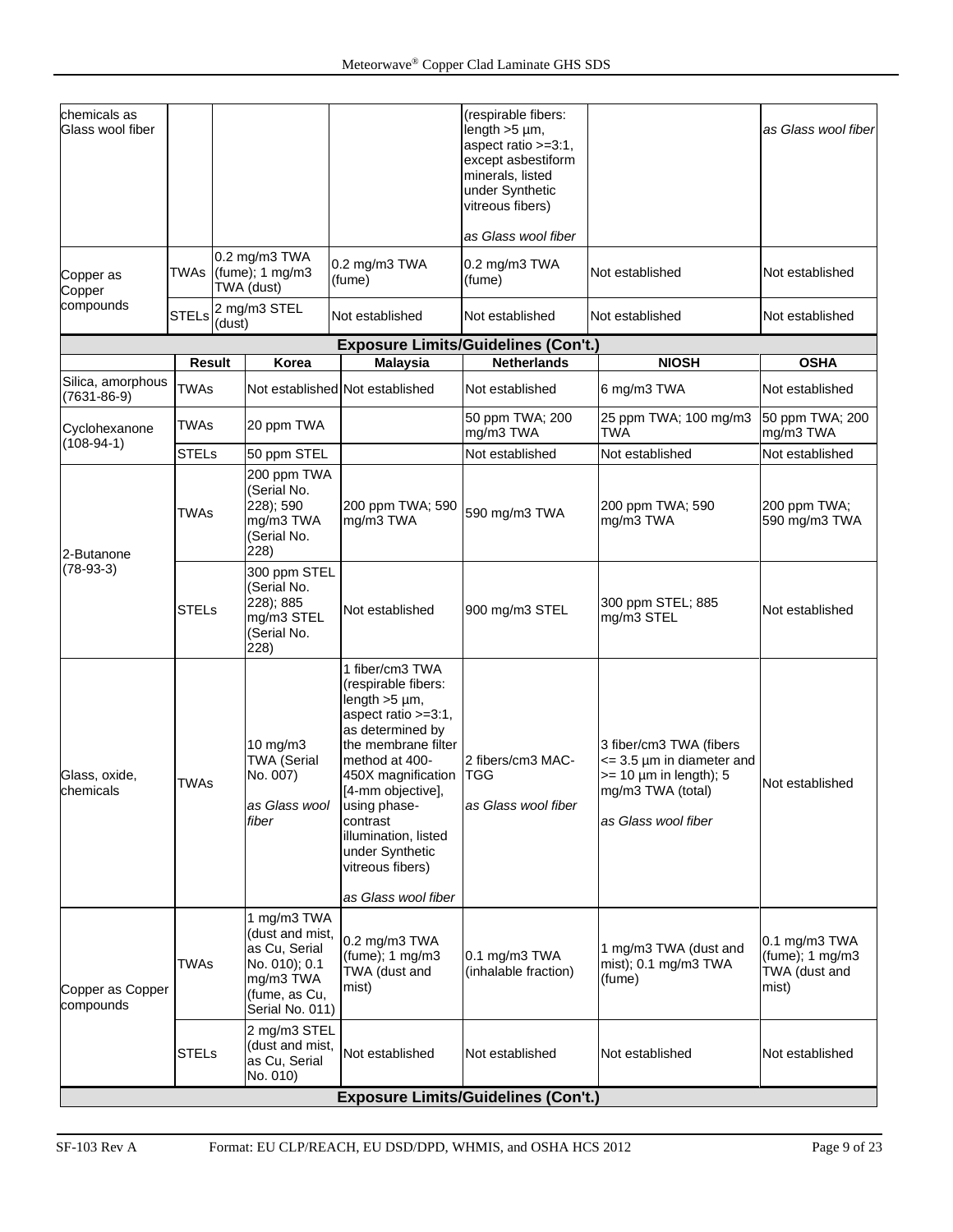|                                        | <b>Result</b>                                 | Singapore                                                                                                           | <b>South Africa</b>                                                        | <b>Spain</b>                                                                                                                                                                                                                                                                                                                                                                                                                                                                                                    |
|----------------------------------------|-----------------------------------------------|---------------------------------------------------------------------------------------------------------------------|----------------------------------------------------------------------------|-----------------------------------------------------------------------------------------------------------------------------------------------------------------------------------------------------------------------------------------------------------------------------------------------------------------------------------------------------------------------------------------------------------------------------------------------------------------------------------------------------------------|
| Silica, amorphous<br>$(7631 - 86 - 9)$ | <b>TWAs</b>                                   | Not established                                                                                                     | 6 mg/m3 TWA (total<br>inhalable dust); 3<br>mg/m3 TWA<br>(respirable dust) | Not established                                                                                                                                                                                                                                                                                                                                                                                                                                                                                                 |
|                                        | <b>TWAs</b>                                   | 20 ppm TWA                                                                                                          |                                                                            |                                                                                                                                                                                                                                                                                                                                                                                                                                                                                                                 |
|                                        | <b>STELs</b>                                  | 50 ppm STEL                                                                                                         |                                                                            |                                                                                                                                                                                                                                                                                                                                                                                                                                                                                                                 |
| Cyclohexanone<br>$(108-94-1)$          | <b>Biological</b><br>Limit<br>Values<br>(BLV) | 8 mg/L urine end of shift<br>cyclohexanol; 80 mg/L<br>urine end of last shift of<br>workweek 1,2<br>cyclohexanediol |                                                                            |                                                                                                                                                                                                                                                                                                                                                                                                                                                                                                                 |
| 2-Butanone                             | <b>STELs</b>                                  | 300 ppm STEL; 885<br>mg/m3 STEL                                                                                     | mg/m3 STEL                                                                 | 300 ppm STEL; 885 300 ppm STEL [VLA-EC]; 900 mg/m3 STEL [VLA-<br>EC1                                                                                                                                                                                                                                                                                                                                                                                                                                            |
| $(78-93-3)$                            | <b>TWAs</b>                                   | 200 ppm PEL; 590 mg/m3 200 ppm TWA; 590<br><b>PEL</b>                                                               | mg/m3 TWA                                                                  | 200 ppm TWA [VLA-ED] (indicative limit value);<br>600 mg/m3 TWA [VLA-ED] (indicative limit value)                                                                                                                                                                                                                                                                                                                                                                                                               |
| Glass, oxide, chemicals                | <b>TWAs</b>                                   | 10 mg/m3 PEL<br>as Glass wool fiber                                                                                 | Not established                                                            | 1 fiber/cm3 TWA [VLA-ED] (Fibers with a random<br>orientation, with a content in Alkaline and Alkali-<br>earth oxide [Na2O+K2O+CaO+MgO+BaO] above<br>18% in weight; manufacturing, commercialization,<br>and use restrictions under REACH. Respirable<br>fibers: length $>5$ µm, aspect ratio $>=3:1$ , as<br>determined by the membrane filter method at 400-<br>450X magnification [4-mm objective], using phase-<br>contrast illumination, listed under Synthetic<br>vitreous fibers)<br>as Glass wool fiber |
| Copper as Copper                       | <b>TWAs</b>                                   | 0.2 mg/m3 PEL (fume); 1<br>mg/m3 PEL (dust and<br>mist)                                                             | 0.2 mg/m3 TWA<br>$(fume)$ : 1 mg/m3<br>TWA (dust and<br>mist, as Cu)       | 0.2 mg/m3 TWA [VLA-ED] (fume); 1 mg/m3 TWA<br>[VLA-ED] (dust and mist, as Cu)                                                                                                                                                                                                                                                                                                                                                                                                                                   |
| compounds                              | <b>STELs</b>                                  | Not established                                                                                                     | 2 mg/m3 STEL<br>(dust and mist, as<br>Cu)                                  | Not established                                                                                                                                                                                                                                                                                                                                                                                                                                                                                                 |

#### **Exposure Control Notations**

**China** •N/A **Czech Republic** •N/A **Denmark** •2-Butanone (78-93-3): **Skin Notations:** (Potential for cutaneous absorption) •Cyclohexanone (108-94-1): **Skin Notations:** (Potential for cutaneous absorption) **Greece** •N/A **Italy** •N/A **Netherlands** •2-Butanone (78-93-3): **Skin:** (skin notation) **Canada Ontario** •Cyclohexanone (108-94-1): **Skin:** (Absorption through skin, eyes, or mucous membranes) **Canada Quebec** •Cyclohexanone (108-94-1): **Skin:** (Skin designation) **France** •N/A **Spain** •N/A **ACGIH**

• Cyclohexanone (108-94-1): **Carcinogens:** (A4 - Not Classifiable as a Human Carcinogen) | **Skin:** (Skin - potential significant contribution to overall exposure by the cutaneous route)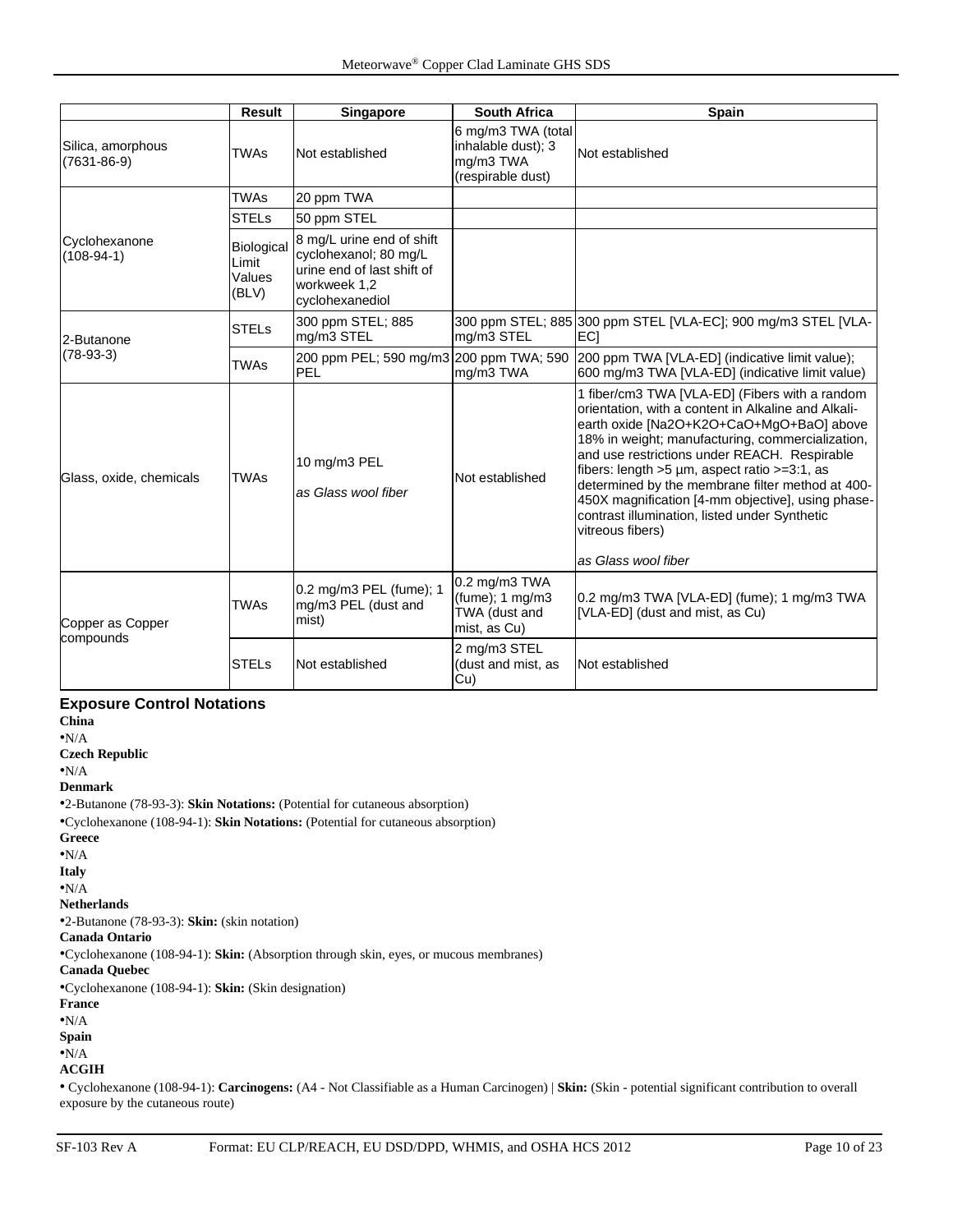• Cyclohexanone (108-94-1): **TLV Basis-Critical Effects:** (upper respiratory tract and eye irritation (dust and mist)) **Germany TRGS**

•2-Butanone (78-93-3): **Skin:** (skin notation)

•Cyclohexanone (108-94-1): **Skin:** (Skin notation)

**Germany DFG**

•Copper (7440-50-8): **Pregnancy:** (no risk to embryo/fetus if exposure limits adhered to)

•2-Butanone (78-93-3): **Pregnancy:** (no risk to embryo/fetus if exposure limits adhered to) | **Skin:** (skin notation)

•Silica, amorphous (7631-86-9): **Pregnancy:** (no risk to embryo/fetus if exposure limits adhered to)

•Cyclohexanone (108-94-1): **Skin:** (Skin notation)

#### **Exposure Limits Supplemental**

#### **Czech Republic**

•N/A

#### **OSHA**

•Silica, amorphous (7631-86-9): **Mineral Dusts:** (20 mppcf TWA; (80)/(% SiO2) mg/m3 TWA)

**ACGIH**

•Copper (7440-50-8): **TLV Basis-Critical Effects:** (metal fume fever (fume))

•Copper as Copper compounds: **TLV Basis-Critical Effects:** (gastrointestinal (dust and mist); irritation (dust and mist))

•2-Butanone (78-93-3): **BEIs:** (2 mg/L Medium: urine Time: end of shift Parameter: MEK (nonspecific)) | **TLV Basis - Critical Effects:** (CNS and PNS impairment; upper respiratory tract irritation)

**Germany TRGS**

•2-Butanone (78-93-3): **BELs:** (5 mg/L Medium: urine Time: end of shift Parameter: 2-Butanone)

## **8.2 Exposure controls**

| Engineering                                                                            | • Good general ventilation should be used. Ventilation rates should be matched to conditions.   |  |  |  |  |
|----------------------------------------------------------------------------------------|-------------------------------------------------------------------------------------------------|--|--|--|--|
| <b>Measures/Controls</b>                                                               | If applicable, use process enclosures, local exhaust ventilation, or other engineering controls |  |  |  |  |
|                                                                                        | to maintain airborne levels below recommended exposure limits. If exposure limits have not      |  |  |  |  |
| been established, maintain airborne levels to an acceptable level. Use explosion-proof |                                                                                                 |  |  |  |  |
|                                                                                        | electrical/ventilating/lighting/equipment.                                                      |  |  |  |  |

#### **Personal Protective Equipment**

| <b>Respiratory</b>                               | • In case of insufficient ventilation, wear suitable respiratory equipment. Follow the OSHA<br>respirator regulations found in 29 CFR 1910.134 or European Standard EN 149. Use a<br>NIOSH/MSHA or European Standard EN 149 approved respirator if exposure limits are<br>exceeded or symptoms are experienced. |  |  |  |  |  |
|--------------------------------------------------|-----------------------------------------------------------------------------------------------------------------------------------------------------------------------------------------------------------------------------------------------------------------------------------------------------------------|--|--|--|--|--|
| Eye/Face                                         | • Wear chemical splash safety goggles.                                                                                                                                                                                                                                                                          |  |  |  |  |  |
| <b>Skin/Body</b>                                 | • Wear appropriate gloves. Wear long sleeves and/or protective coveralls.                                                                                                                                                                                                                                       |  |  |  |  |  |
| <b>Environmental</b><br><b>Exposure Controls</b> | • Controls should be engineered to prevent release to the environment, including procedures<br>to prevent spills, atmospheric release and release to waterways. Follow best practice for site<br>management and disposal of waste.                                                                              |  |  |  |  |  |
| Key to abbreviations                             | ACGIH = American Conference of Governmental Industrial Hygiene<br>= Short Term Exposure Limits are based on 15-minute exposures<br><b>STEL</b>                                                                                                                                                                  |  |  |  |  |  |

BEI = Biological Exposure Indices STEV = Short Term Exposure Value

- Maximale Arbeitsplatz Konzentration is the maximum permissible concentration TLV <sup>=</sup> Threshold Limit Value determined by the American Conference of Governmental Industrial Hygienists (ACGIH)
- NIOSH = National Institute of Occupational Safety and Health TWA = Time-Weighted Averages are based on 8h/day, 40h/week exposures

OSHA = Occupational Safety and Health Administration TWAEV = Time-Weighted Average Exposure Value

 $\text{MAX}$  =  $\frac{\text{Maximize} \text{ A Der}}{\text{permissible} \text{ concentration}}$ 

- PEL Permissible Exposure Level determined by the Occupational
- Safety and Health Administration (OSHA)
- 

## **Section 9 - Physical and Chemical Properties**

## **9.1 Information on Physical and Chemical Properties**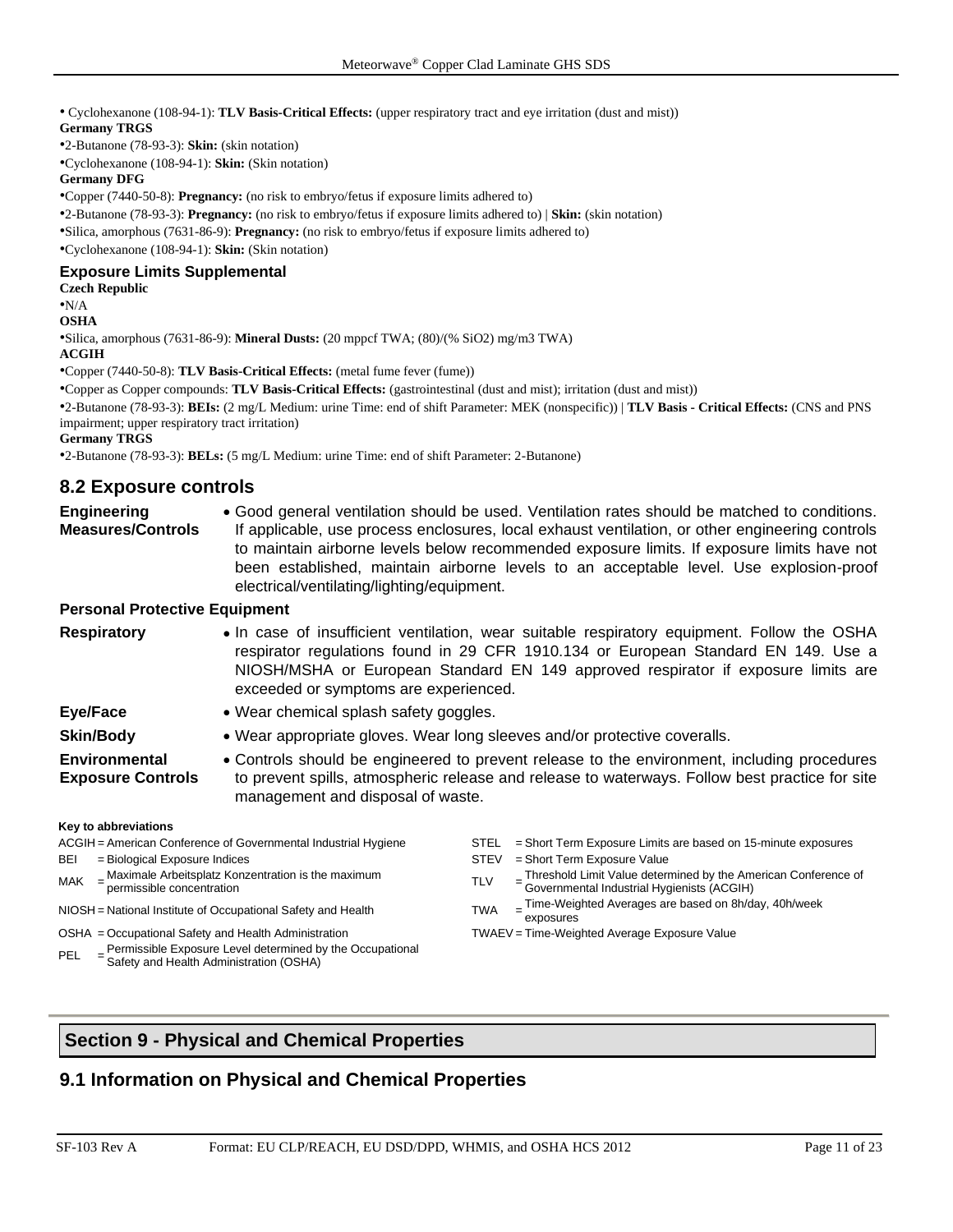| <b>Material Description</b>                   |                     |                             |                                   |  |  |  |
|-----------------------------------------------|---------------------|-----------------------------|-----------------------------------|--|--|--|
| <b>Physical Form</b>                          | Solid               | Appearance/Description      | Tan or light yellow, solid sheet. |  |  |  |
| Color                                         | Tan or light yellow | Odor                        | None                              |  |  |  |
| <b>Odor Threshold</b>                         | Data lacking        |                             |                                   |  |  |  |
| <b>General Properties</b>                     |                     |                             |                                   |  |  |  |
| <b>Boiling Point</b>                          | Not relevant        | <b>Melting Point</b>        | Data lacking                      |  |  |  |
| <b>Decomposition Temperature</b>              | >200 C(392 F)       | рH                          | Not relevant                      |  |  |  |
| Specific Gravity/Relative Density             | $1.5 - 2.5$         | <b>Water Solubility</b>     | Negligible $< 0.1$ %              |  |  |  |
| Viscosity                                     | Data lacking        | <b>Explosive Properties</b> | Data lacking                      |  |  |  |
| <b>Oxidizing Properties:</b>                  | Data lacking        |                             |                                   |  |  |  |
| <b>Volatility</b>                             |                     |                             |                                   |  |  |  |
| Vapor Pressure                                | Not relevant        | Vapor Density               | Not relevant                      |  |  |  |
| <b>Evaporation Rate</b>                       | Not relevant        | VOC (Wt.)                   | $<0.2\%$                          |  |  |  |
| VOC (Vol.)                                    | $<0.2\%$            | Volatiles (Wt.)             | $<0.2\%$                          |  |  |  |
| Volatiles (Vol.)                              | $<0.2\%$            |                             |                                   |  |  |  |
| Flammability                                  |                     |                             |                                   |  |  |  |
| <b>Flash Point</b>                            | Not relevant        | UEL                         | Data lacking                      |  |  |  |
| LEL                                           | Data lacking        | Autoignition                | Data lacking                      |  |  |  |
| Flammability (solid, gas)                     | Data lacking        |                             |                                   |  |  |  |
| Environmental                                 |                     |                             |                                   |  |  |  |
| <b>Octanol/Water Partition</b><br>coefficient | Data lacking        |                             |                                   |  |  |  |

## **9.2 Other Information**

• No additional physical and chemical parameters noted.

## **Section 10: Stability and Reactivity**

## **10.1 Reactivity**

• No dangerous reaction known under conditions of normal use.

## **10.2 Chemical stability**

• Stable under normal temperatures and pressures.

## **10.3 Possibility of hazardous reactions**

• Hazardous decomposition will occur at elevated temperatures.

### **10.4 Conditions to avoid**

• Avoid exposure to excessive heat and flames, sparks, or other ignition sources.

### **10.5 Incompatible materials**

• Strong acids, strong bases, strong oxidizers, amines.

### **10.6 Hazardous decomposition products**

• Acrid vapors and fumes, aliphatic and aromatic hydrocarbons of variable composition, CO, CO2, NOx, HBr, HCN

## **Section 11 - Toxicological Information**

## **11.1 Information on toxicological effects**

| <b>Components</b>                |  |                                                                                                                                                                                                                              |  |  |  |
|----------------------------------|--|------------------------------------------------------------------------------------------------------------------------------------------------------------------------------------------------------------------------------|--|--|--|
| $2$ -Butanone $\left( < \right)$ |  | 78-93-3 Acute Toxicity: Ingestion/Oral-Rat LD50 • 2737 mg/kg; Inhalation-Rat LC50 • 23500 mg/m <sup>3</sup> 8<br>Hour(s); Inhalation-Human TCLo • 1000 mg/m <sup>3</sup> ; Sense Organs and Special Senses: Eye: Conjunctive |  |  |  |
| 0.1%                             |  |                                                                                                                                                                                                                              |  |  |  |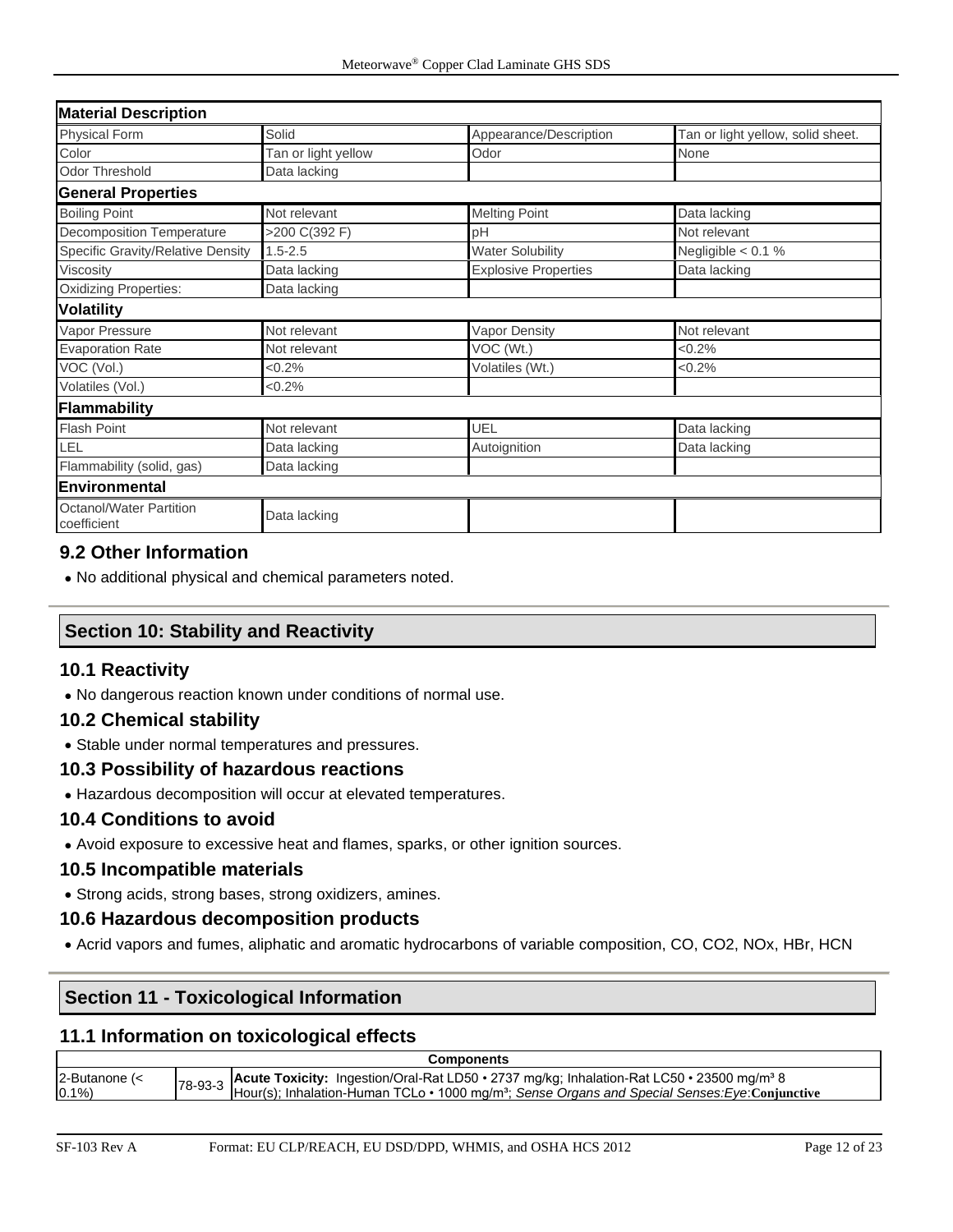|                                            |                  | <b>irritation</b> ; Lungs, Thorax, or Respiration: Cough; Skin-Rabbit LD50 • 6480 mg/kg;<br><b>Irritation:</b> Eye-Human • 350 ppm; Skin-Rabbit • 500 mg 24 Hour(s) • Moderate irritation;<br><b>Reproductive:</b> Inhalation-Rat TCLo • 1000 ppm 7 Hour(s)(6-15D preg); Reproductive Effects: Effects on<br>Embryo or Fetus: Fetotoxicity (except death, e.g., stunted fetus); Reproductive Effects: Specific Developmental<br>Abnormalities: Musculoskeletal system |
|--------------------------------------------|------------------|-----------------------------------------------------------------------------------------------------------------------------------------------------------------------------------------------------------------------------------------------------------------------------------------------------------------------------------------------------------------------------------------------------------------------------------------------------------------------|
| Glass, oxide,<br>chemicals (15%<br>TO 35%) | 65997-<br>$17-3$ | <b>Multi-dose Toxicity:</b> Inhalation-Rat TCLo • 16 mg/m <sup>3</sup> 6 Hour(s) 13 Week(s)-Intermittent: Lungs, Thorax, or<br><b>Respiration: Other changes</b>                                                                                                                                                                                                                                                                                                      |

## **Potential Health Effects**

## **Inhalation Acute**

- **(Immediate)** • Processes such as cutting, grinding, crushing, or impact may result in generation of excessive amounts of airborne dusts in the workplace. Nuisance dust may affect the lungs but reactions are typically reversible.
- **Chronic (Delayed)** • No data available.
- **Skin**
- **Acute (Immediate)** • May cause mild irritation.
- **Chronic**  • No data available.
- **(Delayed) Eye**
- **Acute**  • May cause mild eye irritation (dust).

• No data available.

• No data available.

• No data available.

- **(Immediate) Chronic**  • No data available.
- **(Delayed)**
- **Ingestion**
- **Acute**
- **(Immediate)**
- **Chronic (Delayed)**
- **Mutagenic**
- **Effects**
- **Carcinogenic Effects** • This product contains fibrous glass. Following a thorough review of all the medical-scientific data available at a meeting in October 2001, the IARC panel lowered the classification for fibrous glass from a Group 2B classification ("possibly carcinogenic to humans") to a Group 3 classification ("not classifiable as to carcinogenicity to humans"). According to IARC, there is "no evidence of increased risks of lung cancer from occupational exposures during manufacturing of these materials, and inadequate evidence overall of any cancer risk.
- **Reproductive**  No data available.

## **Effects**

- **Key to abbreviations**
- LC = Lethal Concentration LD = Lethal Dose TC = Toxic Concentration
- TD = Toxic Dose

## **Section 12 - Ecological Information**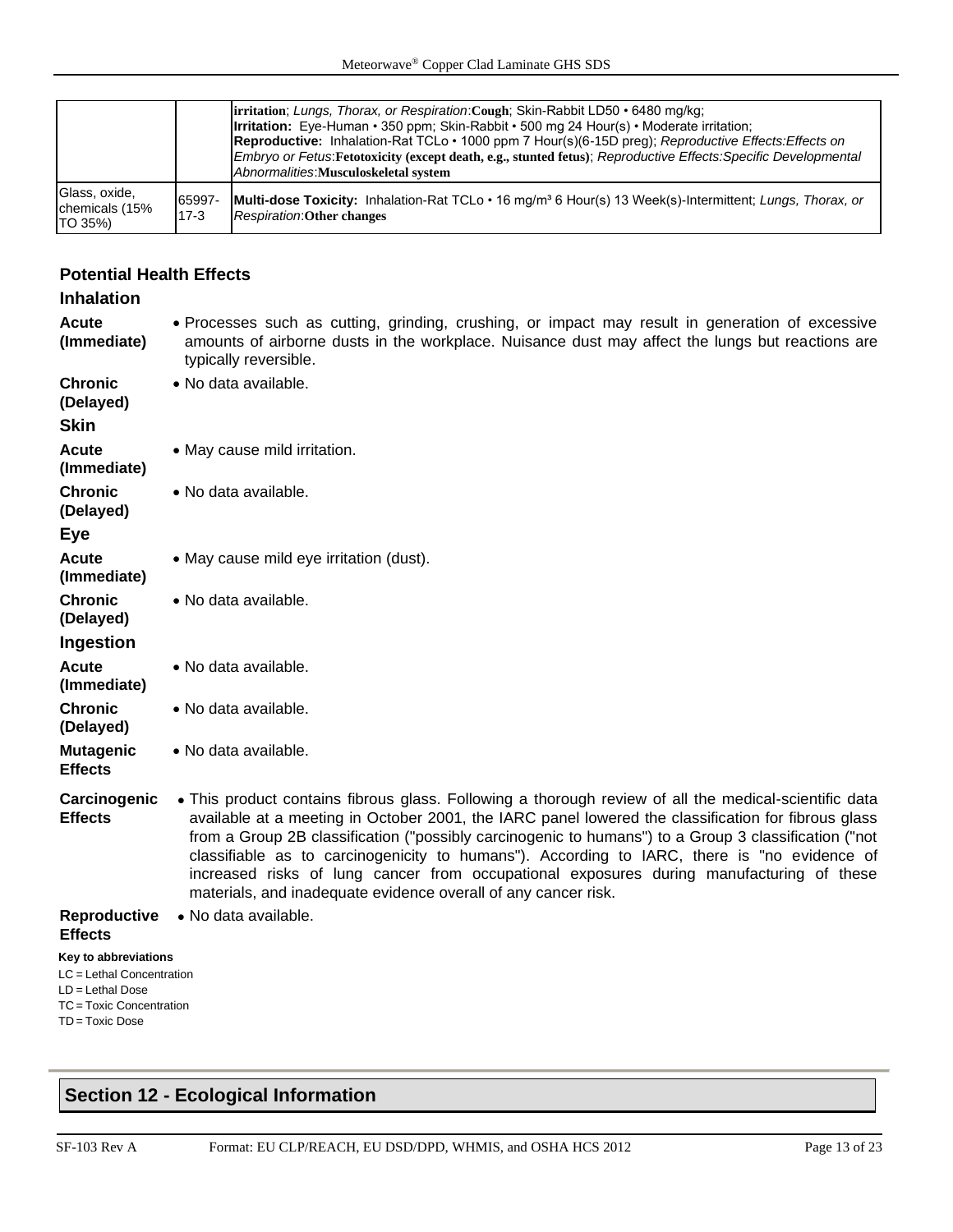## **12.1 Toxicity**

• Not expected to be harmful to aquatic life.

## **12.2 Persistence and degradability**

• Material data lacking.

- **12.3 Bioaccumulative potential**
- Material data lacking.

## **12.4 Mobility in Soil**

• Material data lacking.

## **12.5 Results of PBT and vPvB assessment**

• No PBT and vPvB assessment has been conducted.

## **12.6 Other adverse effects**

• No studies have been found.

## **Section 13 - Disposal Considerations**

## **13.1 Waste treatment methods**

- **Product waste** • DO NOT DUMP INTO ANY SEWERS, ON THE GROUND, OR INTO ANY BODY OF WATER. All disposal practices must be in compliance with all Federal, State/Provincial and local laws and regulations. Waste characterizations and compliance with applicable laws are the responsibility solely of the waste generator. THE INFORMATION PRESENTED HERE PERTAINS ONLY TO THE PRODUCT AS SHIPPED IN ITS INTENDED CONDITION AS DESCRIBED IN SDS SECTION 3: Composition Information. For UNUSED & UNCONTAMINATED PRODUCT, the preferred disposal option includes sending to a licensed, permitted waste handler and disposing with incinerator or other thermal destruction device.
- **Packaging**  Dispose of content and/or container in accordance with local, regional, national, and/or international **waste** regulations.

**Section 14 - Transport Information**

|                  | <b>14.1 UN</b><br>number | 14.2 UN proper<br>shipping name | 14.3 Transport hazard<br>class(es) | 14.4 Packing<br>group | <b>14.5 Environmental</b><br>hazards |
|------------------|--------------------------|---------------------------------|------------------------------------|-----------------------|--------------------------------------|
| <b>DOT</b>       | NA                       | Not Regulated                   | ΝA                                 | NA                    | <b>NDA</b>                           |
| <b>TDG</b>       | NA                       | Not Regulated                   | <b>NA</b>                          | <b>NA</b>             | <b>NDA</b>                           |
| <b>IMO/IMDG</b>  | NA                       | Not Regulated                   | <b>NA</b>                          | NA                    | <b>NDA</b>                           |
| <b>IATA/ICAO</b> | NA                       | Not Regulated                   | ΝA                                 | NA                    | <b>NDA</b>                           |

#### **14.6 Special precautions for user** • None specified.

**14.7 Transport in bulk according to Annex II of MARPOL 73/78 and the IBC Code**

### **Section 15 - Regulatory Information**

## **15.1 Safety, health and environmental regulations/legislation specific for the substance or**

<sup>•</sup> Material not supplied in bulk form.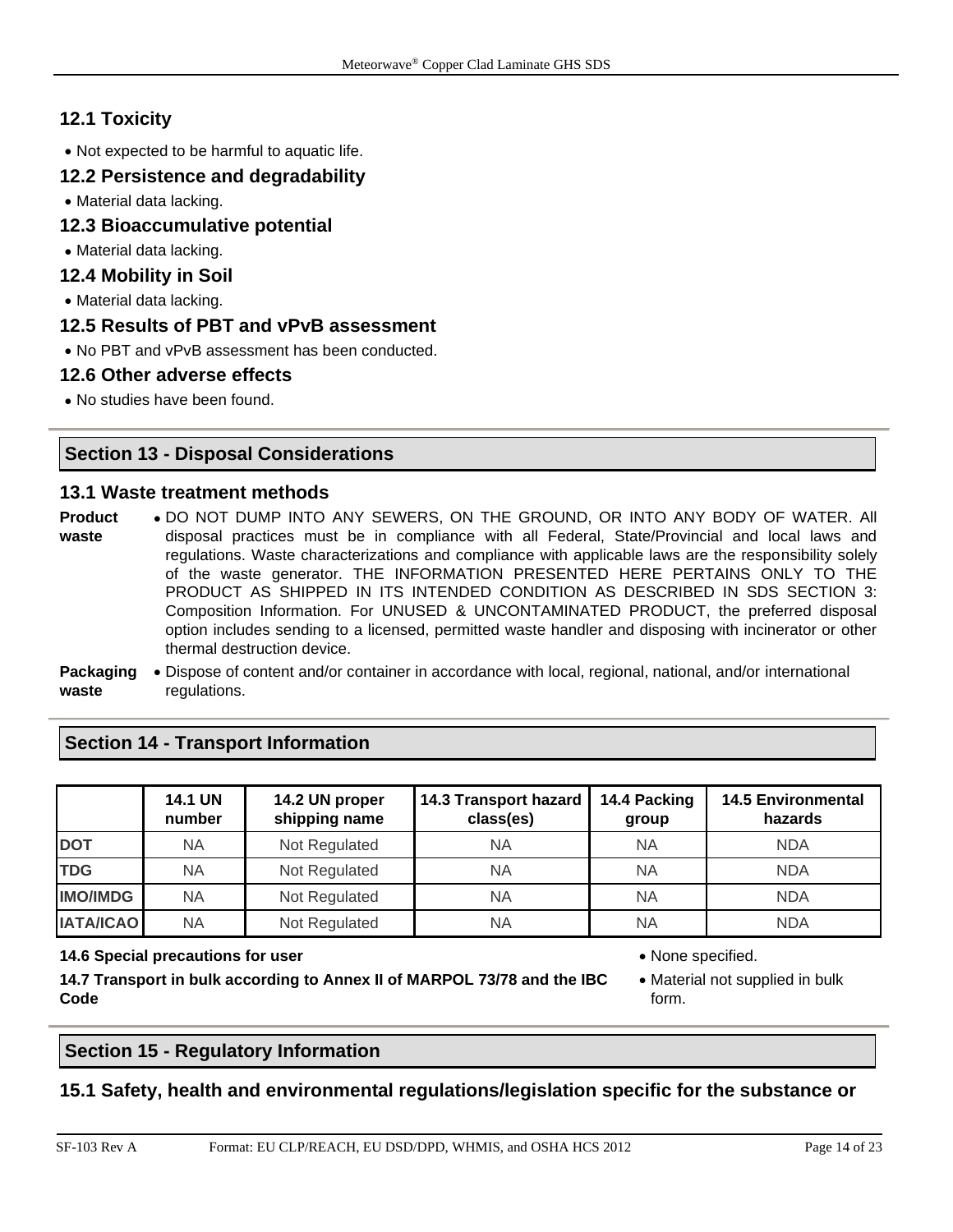# **mixture**

| <b>SARA Hazard Classifications</b> |            |     |     | Chronic   |  |  |
|------------------------------------|------------|-----|-----|-----------|--|--|
| <b>State Right To Know</b>         |            |     |     |           |  |  |
| <b>Component</b>                   | <b>CAS</b> | МA  | ΝJ  | <b>PA</b> |  |  |
| 2-Butanone                         | 78-93-3    | Yes | Yes | Yes       |  |  |
| Cyclohexanone                      | 108-94-1   | Yes | Yes | Yes       |  |  |
| Silica, amorphous                  | 7631-86-9  | Yes | Yes | Yes       |  |  |
| Glass, oxide,<br>chemicals         | 65997-17-  | Yes | No  | Yes       |  |  |
| Copper                             | 7440-50-8  | Yes | Yes | Yes       |  |  |

| <b>Inventory</b>            |            |                   |     |                           |       |                   |                  |                  |  |
|-----------------------------|------------|-------------------|-----|---------------------------|-------|-------------------|------------------|------------------|--|
| <b>Component</b>            | <b>CAS</b> | <b>Canada DSL</b> |     | <b>Canada NDSL</b>        | China |                   | <b>EU EINECS</b> | <b>EU ELNICS</b> |  |
| 2-Butanone                  | 78-93-3    | Yes               |     | No                        | Yes   | Yes               |                  | No               |  |
| Cyclohexanone               | 108-94-1   | Yes               |     | No                        | Yes   | Yes               |                  | <b>No</b>        |  |
| Silica, amorphous           | 7631-86-9  | Yes               |     | No                        | Yes   | Yes               |                  | No               |  |
| Glass, oxide,<br>Ichemicals | 65997-17-  | Yes               |     | No                        | Yes   | Yes               |                  | <b>No</b>        |  |
| Copper                      | 7440-50-8  | Yes               |     | No                        | Yes   | Yes               |                  | No               |  |
|                             |            |                   |     | <b>Inventory (Con't.)</b> |       |                   |                  |                  |  |
| <b>Component</b>            |            | <b>CAS</b>        |     | <b>Japan ENCS</b>         |       | <b>Korea KECL</b> |                  | <b>TSCA</b>      |  |
| 2-Butanone                  |            | 78-93-3           | Yes |                           | Yes   |                   | Yes              |                  |  |
| Cyclohexanone               |            | 108-94-1          | Yes |                           | Yes   |                   | Yes              |                  |  |
| Silica, amorphous           |            | 7631-86-9         | Yes |                           | Yes   |                   | Yes              |                  |  |
| Glass, oxide, chemicals     |            | 65997-17-3        | Yes |                           | Yes   |                   | Yes              |                  |  |
| Copper                      |            | 7440-50-8         | Yes |                           | Yes   |                   | Yes              |                  |  |

## **Australia**

#### **Labor**

#### **Australia - Work Health and Safety Regulations - Hazardous Substances Requiring Health Monitoring**

| •Cyclohexanone                                                       | 108-94-1   |                                                        |
|----------------------------------------------------------------------|------------|--------------------------------------------------------|
| •2-Butanone                                                          | 78-93-3    | Not Listed                                             |
| •Silica, amorphous                                                   | 7631-86-9  | Not Listed                                             |
| ·Glass, oxide, chemicals                                             | 65997-17-3 | Not Listed                                             |
| •Glass, oxide, chemicals as Glass wool fiber                         |            | Not Listed                                             |
| $\cdot$ Copper                                                       | 7440-50-8  | Not Listed                                             |
| Australia - High Volume Industrial Chemicals List                    |            |                                                        |
| •Cyclohexanone                                                       | 108-94-1   |                                                        |
| •2-Butanone                                                          | 78-93-3    |                                                        |
| •Silica, amorphous                                                   | 7631-86-9  |                                                        |
| •Glass, oxide, chemicals                                             | 65997-17-3 | Not Listed                                             |
| •Glass, oxide, chemicals as Glass wool fiber                         |            | Not Listed                                             |
| $\cdot$ Copper                                                       | 7440-50-8  |                                                        |
| Australia - List of Designated Hazardous Substances - Classification |            |                                                        |
| •Cyclohexanone                                                       | 108-94-1   |                                                        |
| •2-Butanone                                                          | 78-93-3    | F, Xi R11, R36, R66, R67                               |
| •Silica, amorphous                                                   | 7631-86-9  | Not Listed                                             |
| •Glass, oxide, chemicals                                             | 65997-17-3 | Not Listed                                             |
| •Glass, oxide, chemicals as Glass wool fiber                         |            | Not Listed                                             |
| •Copper                                                              | 7440-50-8  | Self classification required<br>(dust, fume, and mist) |

#### **Environment**

**Australia - National Pollutant Inventory (NPI) Substance List**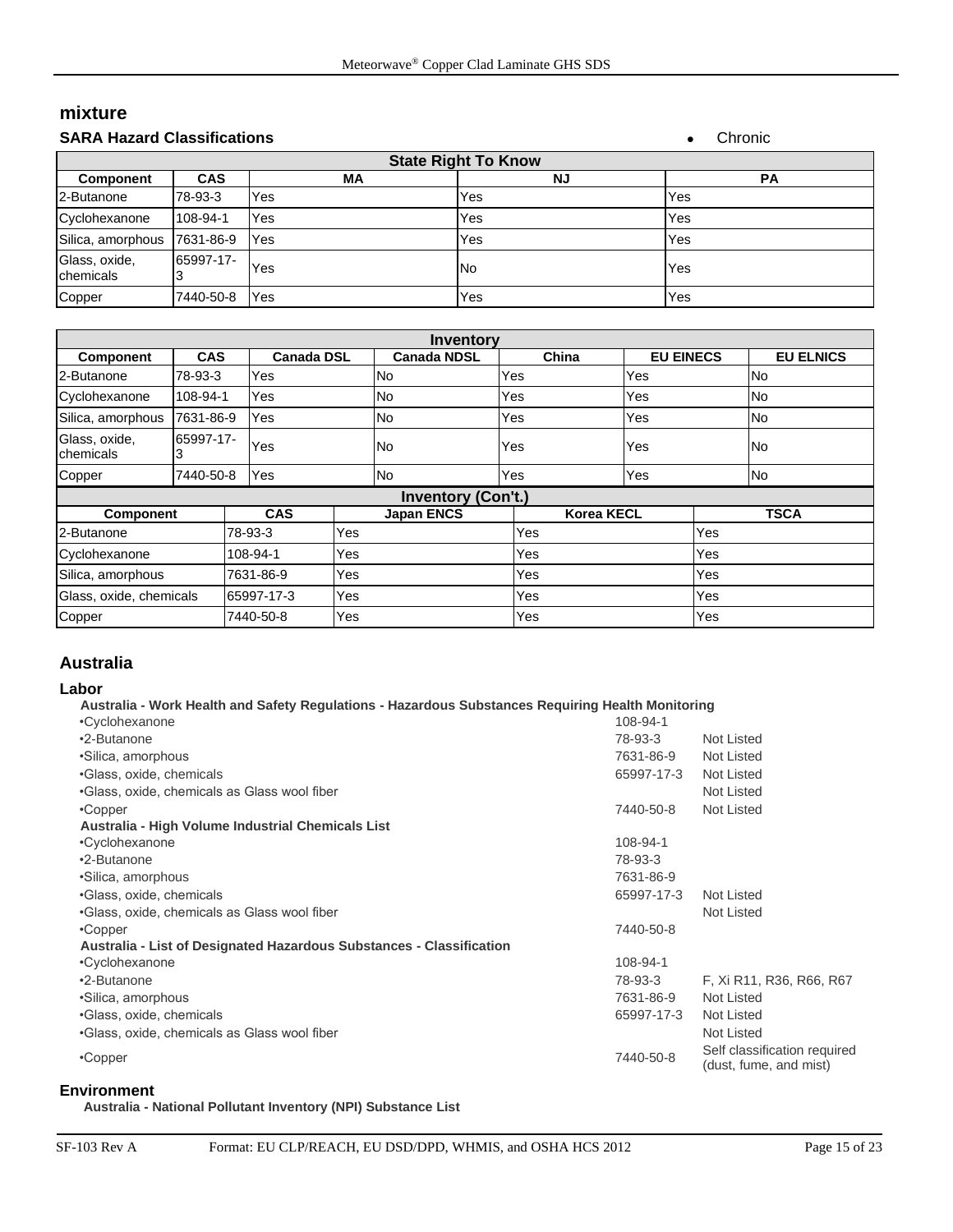| •Cyclohexanone                                                           | 108-94-1                |                                                                                                                                                   |
|--------------------------------------------------------------------------|-------------------------|---------------------------------------------------------------------------------------------------------------------------------------------------|
| •2-Butanone                                                              | 78-93-3                 | 10 tonne/yr Threshold                                                                                                                             |
|                                                                          |                         | category 1                                                                                                                                        |
| ·Silica, amorphous                                                       | 7631-86-9<br>65997-17-3 | Not Listed<br><b>Not Listed</b>                                                                                                                   |
| ·Glass, oxide, chemicals                                                 |                         | <b>Not Listed</b>                                                                                                                                 |
| .Glass, oxide, chemicals as Glass wool fiber                             |                         | 10 tonne/yr Threshold<br>category 1 (Copper and<br>compounds); 2000 tonne/yr<br>Threshold category 2b                                             |
| •Copper                                                                  | 7440-50-8               | (Copper and compounds);<br>60000 MWH Threshold<br>category 2b (Copper and<br>compounds); 20 MW<br>Threshold category 2b<br>(Copper and compounds) |
| <b>Australia - Ozone Protection Act - Scheduled Substances</b>           |                         |                                                                                                                                                   |
| •Cyclohexanone                                                           | 108-94-1                |                                                                                                                                                   |
| •2-Butanone                                                              | 78-93-3                 | <b>Not Listed</b>                                                                                                                                 |
| •Silica, amorphous                                                       | 7631-86-9               | <b>Not Listed</b>                                                                                                                                 |
| ·Glass, oxide, chemicals<br>.Glass, oxide, chemicals as Glass wool fiber | 65997-17-3              | <b>Not Listed</b><br><b>Not Listed</b>                                                                                                            |
| •Copper                                                                  | 7440-50-8               | <b>Not Listed</b>                                                                                                                                 |
| <b>Australia - Priority Existing Chemical Program</b>                    |                         |                                                                                                                                                   |
| •Cyclohexanone                                                           | 108-94-1                |                                                                                                                                                   |
| •2-Butanone                                                              | 78-93-3                 | Candidate chemical                                                                                                                                |
| ·Silica, amorphous                                                       | 7631-86-9               | <b>Not Listed</b>                                                                                                                                 |
| ·Glass, oxide, chemicals                                                 | 65997-17-3              | <b>Not Listed</b>                                                                                                                                 |
| .Glass, oxide, chemicals as Glass wool fiber                             |                         | <b>Not Listed</b>                                                                                                                                 |
| •Copper                                                                  | 7440-50-8               | <b>Not Listed</b>                                                                                                                                 |
|                                                                          |                         |                                                                                                                                                   |
| Canada                                                                   |                         |                                                                                                                                                   |
|                                                                          |                         |                                                                                                                                                   |
| Labor<br><b>Canada - WHMIS - Classifications of Substances</b>           |                         |                                                                                                                                                   |
| •Cyclohexanone                                                           | 108-94-1                | D1B, D2A, D2B                                                                                                                                     |
| •2-Butanone                                                              | 78-93-3                 | <b>B2, D2B</b>                                                                                                                                    |
| ·Silica, amorphous                                                       | 7631-86-9               | Uncontrolled product<br>according to WHMIS<br>classification criteria                                                                             |
| •Glass, oxide, chemicals                                                 | 65997-17-3              | Not Listed                                                                                                                                        |
|                                                                          |                         | Uncontrolled product<br>according to WHMIS<br>classification criteria (listed                                                                     |
| •Glass, oxide, chemicals as Glass wool fiber                             |                         | under Glass wool); D2A<br>(listed under Mineral wool<br>fiber)                                                                                    |
| •Copper                                                                  | 7440-50-8               | Uncontrolled product<br>according to WHMIS<br>classification criteria                                                                             |
| <b>Canada - WHMIS - Ingredient Disclosure List</b>                       |                         |                                                                                                                                                   |
| •Cyclohexanone                                                           | 108-94-1                | 1%                                                                                                                                                |
| •2-Butanone                                                              | 78-93-3                 | 1%                                                                                                                                                |
| ·Silica, amorphous                                                       | 7631-86-9               | 1%                                                                                                                                                |
| ·Glass, oxide, chemicals                                                 | 65997-17-3              | <b>Not Listed</b>                                                                                                                                 |
| .Glass, oxide, chemicals as Glass wool fiber                             |                         | <b>Not Listed</b>                                                                                                                                 |
| •Copper                                                                  | 7440-50-8               | $1\%$                                                                                                                                             |
| <b>Environment</b>                                                       |                         |                                                                                                                                                   |
| <b>Canada - CEPA - Priority Substances List</b>                          | 108-94-1                |                                                                                                                                                   |
| •Cyclohexanone<br>•2-Butanone                                            | 78-93-3                 | <b>Not Listed</b>                                                                                                                                 |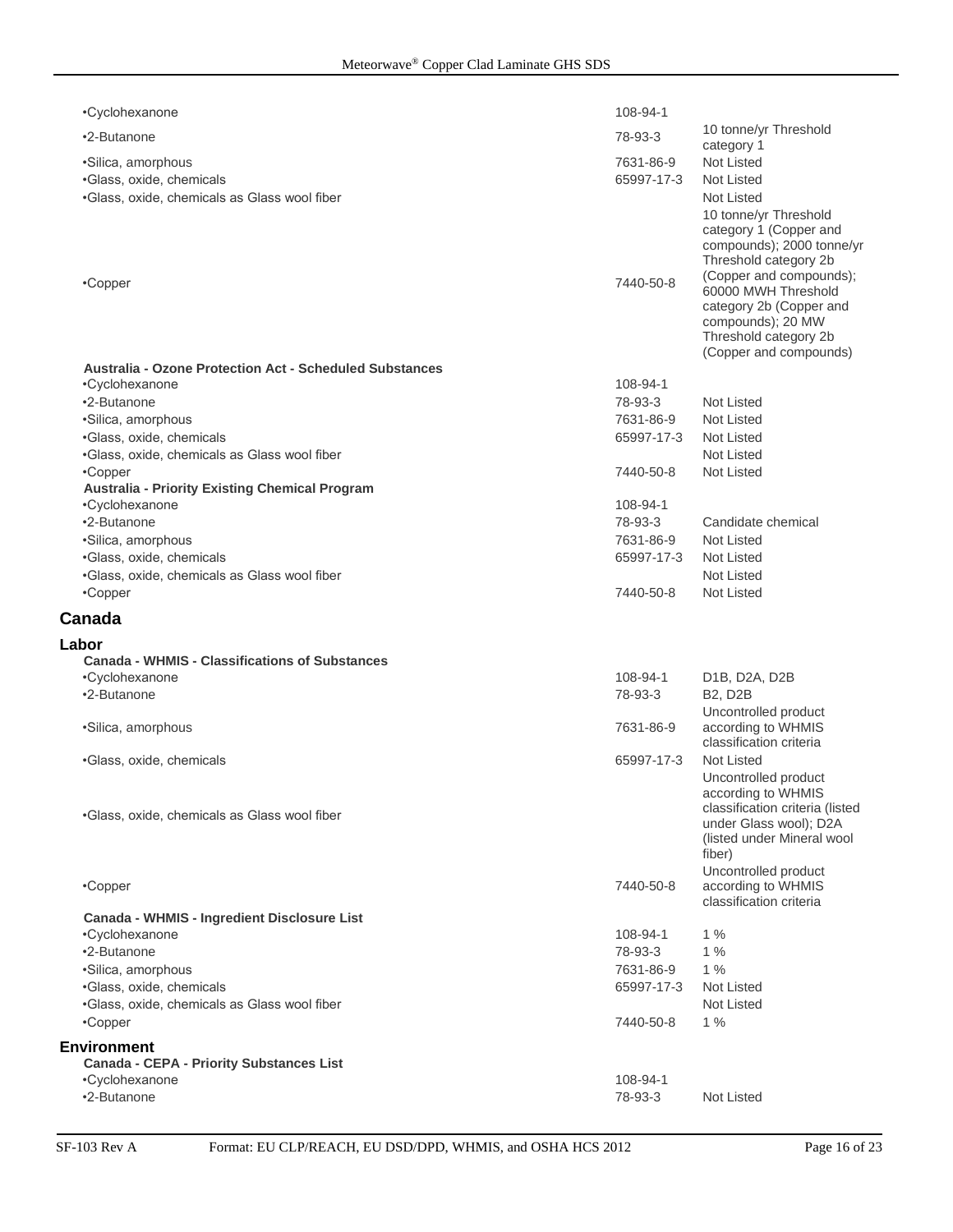| ·Silica, amorphous                                                                | 7631-86-9             | Not Listed                  |
|-----------------------------------------------------------------------------------|-----------------------|-----------------------------|
| ·Glass, oxide, chemicals                                                          | 65997-17-3            | Not Listed                  |
| ·Glass, oxide, chemicals as Glass wool fiber                                      |                       | Not Listed                  |
| •Copper                                                                           | 7440-50-8             | Not Listed                  |
|                                                                                   |                       |                             |
| <b>Europe</b>                                                                     |                       |                             |
| Other                                                                             |                       |                             |
| EU - CLP (1272/2008) - Annex VI - Table 3.2 - Classification                      |                       |                             |
| •Cyclohexanone                                                                    | 108-94-1              | F, R10 C; Xn R20            |
| •2-Butanone                                                                       | 78-93-3               | F; R11 Xi; R36 R66 R67      |
| ·Silica, amorphous                                                                | 7631-86-9             | Not Listed                  |
| ·Glass, oxide, chemicals                                                          | 65997-17-3            | Not Listed                  |
| .Glass, oxide, chemicals as Glass wool fiber                                      |                       | Not Listed                  |
| •Copper                                                                           |                       | Not Listed                  |
| EU - CLP (1272/2008) - Annex VI - Table 3.2 - Concentration Limits                | 7440-50-8             |                             |
|                                                                                   | 108-94-1              | C>=25% Xn R 20              |
| •Cyclohexanone                                                                    |                       |                             |
| •2-Butanone                                                                       | 78-93-3               | Not Listed                  |
| •Silica, amorphous                                                                | 7631-86-9             | Not Listed                  |
| ·Glass, oxide, chemicals                                                          | 65997-17-3            | Not Listed                  |
| .Glass, oxide, chemicals as Glass wool fiber                                      |                       | Not Listed                  |
| •Copper                                                                           | 7440-50-8             | <b>Not Listed</b>           |
| EU - CLP (1272/2008) - Annex VI - Table 3.2 - Labelling                           |                       |                             |
| •Cyclohexanone                                                                    | 108-94-1              |                             |
| •2-Butanone                                                                       | 78-93-3               | F Xi R:11-36-66-67 S:(2)-9- |
|                                                                                   |                       | 16                          |
| •Silica, amorphous                                                                | 7631-86-9             | Not Listed                  |
| ·Glass, oxide, chemicals                                                          | 65997-17-3            | Not Listed                  |
| ·Glass, oxide, chemicals as Glass wool fiber                                      |                       | Not Listed                  |
| •Copper                                                                           | 7440-50-8             | Not Listed                  |
| EU - CLP (1272/2008) - Annex VI - Table 3.2 - Notes - Substances and Preparations |                       |                             |
| •Cyclohexanone                                                                    | 108-94-1              |                             |
| •2-Butanone                                                                       | 78-93-3               | Not Listed                  |
| •Silica, amorphous                                                                | 7631-86-9             | Not Listed                  |
| ·Glass, oxide, chemicals                                                          | 65997-17-3            | Not Listed                  |
| •Glass, oxide, chemicals as Glass wool fiber                                      |                       | Not Listed                  |
| •Copper                                                                           | 7440-50-8             | Not Listed                  |
| EU - CLP (1272/2008) - Annex VI - Table 3.2 - Safety Phrases                      |                       |                             |
| •Cyclohexanone                                                                    | 108-94-1              | $S(2) - 25$                 |
| •2-Butanone                                                                       | 78-93-3               | $S:(2)-9-16$                |
|                                                                                   |                       |                             |
| •Silica, amorphous                                                                | 7631-86-9             | Not Listed                  |
| ·Glass, oxide, chemicals                                                          | 65997-17-3 Not Listed |                             |
| .Glass, oxide, chemicals as Glass wool fiber                                      |                       | Not Listed                  |
| •Copper                                                                           | 7440-50-8             | Not Listed                  |
| Germany                                                                           |                       |                             |
|                                                                                   |                       |                             |
| <b>Environment</b>                                                                |                       |                             |
| Germany - TA Luft - Types and Classes                                             |                       |                             |
| •Cyclohexanone                                                                    | 108-94-1              |                             |
| •2-Butanone                                                                       | 78-93-3               | Not Listed                  |
| ·Silica, amorphous                                                                | 7631-86-9             | Not Listed                  |
| ·Glass, oxide, chemicals                                                          | 65997-17-3            | Not Listed                  |
| .Glass, oxide, chemicals as Glass wool fiber                                      |                       | Not Listed                  |
|                                                                                   |                       | Inorganic dust Substance:   |
| •Copper                                                                           | 7440-50-8             | 5.2.2, Class III            |
| Germany - TA Luft - Emission Limits for Carcinogenic Substances                   |                       |                             |
| •Cyclohexanone                                                                    | 108-94-1              |                             |
| •2-Butanone                                                                       | 78-93-3               | Not Listed                  |
| ·Silica, amorphous                                                                | 7631-86-9             | <b>Not Listed</b>           |
| ·Glass, oxide, chemicals                                                          | 65997-17-3            | Not Listed                  |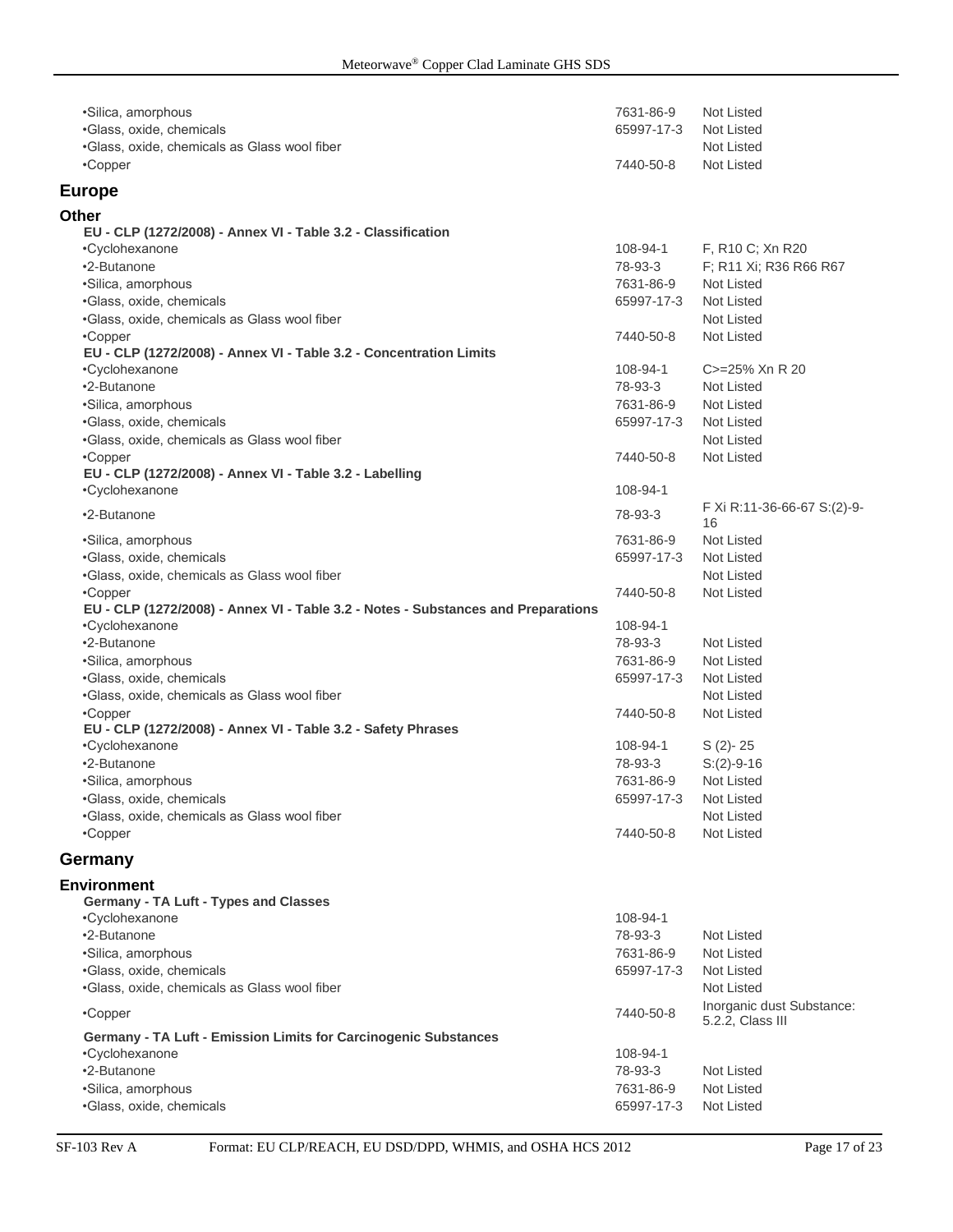| .Glass, oxide, chemicals as Glass wool fiber                            |            | <b>Not Listed</b>                                          |
|-------------------------------------------------------------------------|------------|------------------------------------------------------------|
| •Copper                                                                 | 7440-50-8  | <b>Not Listed</b>                                          |
| <b>Germany - TA Luft - Emission Limits for Fibers</b>                   |            |                                                            |
| •Cyclohexanone                                                          | 108-94-1   | Not Listed                                                 |
| •2-Butanone                                                             | 78-93-3    | Not Listed                                                 |
| ·Silica, amorphous                                                      | 7631-86-9  | Not Listed                                                 |
| ·Glass, oxide, chemicals                                                | 65997-17-3 | Not Listed                                                 |
| •Glass, oxide, chemicals as Glass wool fiber                            |            | Not Listed                                                 |
| •Copper                                                                 | 7440-50-8  | Not Listed                                                 |
| Germany - TA Luft - Emission Limits for Inorganic Dusts                 |            |                                                            |
| •Cyclohexanone                                                          | 108-94-1   | <b>Not Listed</b>                                          |
| •2-Butanone                                                             | 78-93-3    | Not Listed                                                 |
| •Silica, amorphous                                                      | 7631-86-9  | Not Listed                                                 |
| ·Glass, oxide, chemicals                                                | 65997-17-3 | Not Listed                                                 |
| ·Glass, oxide, chemicals as Glass wool fiber                            |            | <b>Not Listed</b>                                          |
|                                                                         |            | 5 g/h Mass flow (Class III); 1                             |
| •Copper                                                                 | 7440-50-8  | mg/m3 Mass concentration                                   |
|                                                                         |            | (Class III)                                                |
| Germany - TA Luft - Emission Limits for Inorganic Gases                 |            |                                                            |
| •Cyclohexanone                                                          | 108-94-1   | <b>Not Listed</b>                                          |
| •2-Butanone                                                             | 78-93-3    | <b>Not Listed</b>                                          |
| •Silica, amorphous                                                      | 7631-86-9  | Not Listed                                                 |
| •Glass, oxide, chemicals                                                | 65997-17-3 | Not Listed                                                 |
| .Glass, oxide, chemicals as Glass wool fiber                            |            | Not Listed                                                 |
| •Copper                                                                 | 7440-50-8  | <b>Not Listed</b>                                          |
| Germany - TA Luft - Emission Limits for Organic Substances              |            |                                                            |
| •Cyclohexanone                                                          | 108-94-1   |                                                            |
| •2-Butanone                                                             | 78-93-3    | <b>Not Listed</b>                                          |
| ·Silica, amorphous                                                      | 7631-86-9  | Not Listed                                                 |
| ·Glass, oxide, chemicals                                                | 65997-17-3 | Not Listed                                                 |
| •Glass, oxide, chemicals as Glass wool fiber                            |            | <b>Not Listed</b>                                          |
| •Copper                                                                 | 7440-50-8  | <b>Not Listed</b>                                          |
| Germany - Water Classification (VwVwS) - Annex 1                        |            |                                                            |
| •Cyclohexanone                                                          | 108-94-1   |                                                            |
| •2-Butanone                                                             | 78-93-3    | Not Listed                                                 |
| •Silica, amorphous                                                      | 7631-86-9  | ID Number 849, not<br>considered hazardous to<br>water     |
| ·Glass, oxide, chemicals                                                | 65997-17-3 | <b>Not Listed</b>                                          |
| .Glass, oxide, chemicals as Glass wool fiber                            |            | Not Listed                                                 |
|                                                                         |            | ID Number 1443, not                                        |
| •Copper                                                                 | 7440-50-8  | considered hazardous to<br>water                           |
| Germany - Water Classification (VwVwS) - Annex 2 - Water Hazard Classes |            |                                                            |
| •Cyclohexanone                                                          | 108-94-1   |                                                            |
| •2-Butanone                                                             | 78-93-3    | ID Number 150, hazard<br>class 1 - low hazard to<br>waters |
| ·Silica, amorphous                                                      | 7631-86-9  | Not Listed                                                 |
| ·Glass, oxide, chemicals                                                | 65997-17-3 | Not Listed                                                 |
| .Glass, oxide, chemicals as Glass wool fiber                            |            | Not Listed                                                 |
| •Copper                                                                 | 7440-50-8  | Not Listed                                                 |
| Germany - Water Classification (VwVwS) - Annex 3                        |            |                                                            |
| •Cyclohexanone                                                          | 108-94-1   |                                                            |
| •2-Butanone                                                             | 78-93-3    | Not Listed                                                 |
| •Silica, amorphous                                                      | 7631-86-9  | ID Number 849, not<br>considered hazardous to<br>water     |
| ·Glass, oxide, chemicals                                                | 65997-17-3 | Not Listed                                                 |
|                                                                         |            |                                                            |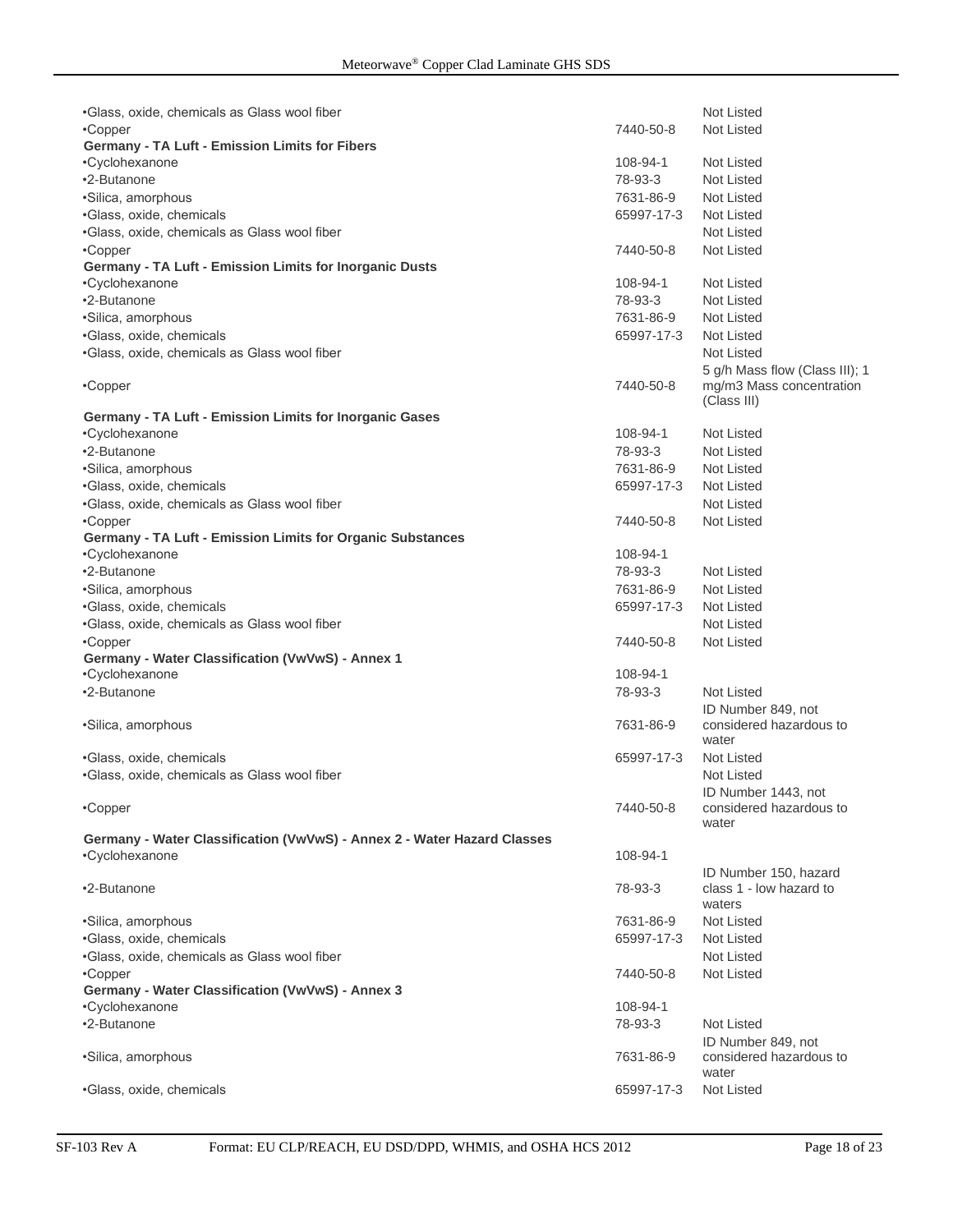| .Glass, oxide, chemicals as Glass wool fiber                                         |            | <b>Not Listed</b>                                                                                                                                                                                     |
|--------------------------------------------------------------------------------------|------------|-------------------------------------------------------------------------------------------------------------------------------------------------------------------------------------------------------|
| •Copper                                                                              | 7440-50-8  | <b>Not Listed</b>                                                                                                                                                                                     |
| <b>United States</b>                                                                 |            |                                                                                                                                                                                                       |
| Labor                                                                                |            |                                                                                                                                                                                                       |
| U.S. - OSHA - Process Safety Management - Highly Hazardous Chemicals                 |            |                                                                                                                                                                                                       |
| •Cyclohexanone                                                                       | 108-94-1   | Not Listed                                                                                                                                                                                            |
| •2-Butanone                                                                          | 78-93-3    | <b>Not Listed</b>                                                                                                                                                                                     |
| ·Silica, amorphous                                                                   | 7631-86-9  | Not Listed                                                                                                                                                                                            |
| •Glass, oxide, chemicals                                                             | 65997-17-3 | Not Listed                                                                                                                                                                                            |
| •Glass, oxide, chemicals as Glass wool fiber                                         |            | <b>Not Listed</b>                                                                                                                                                                                     |
| •Copper                                                                              | 7440-50-8  | <b>Not Listed</b>                                                                                                                                                                                     |
| U.S. - OSHA - Specifically Regulated Chemicals                                       |            |                                                                                                                                                                                                       |
| •Cyclohexanone                                                                       | 108-94-1   | Not Listed                                                                                                                                                                                            |
| •2-Butanone                                                                          | 78-93-3    | Not Listed                                                                                                                                                                                            |
| ·Silica, amorphous                                                                   | 7631-86-9  | Not Listed                                                                                                                                                                                            |
| ·Glass, oxide, chemicals                                                             | 65997-17-3 | Not Listed                                                                                                                                                                                            |
| .Glass, oxide, chemicals as Glass wool fiber                                         |            | <b>Not Listed</b>                                                                                                                                                                                     |
| •Copper                                                                              | 7440-50-8  | <b>Not Listed</b>                                                                                                                                                                                     |
| Environment                                                                          |            |                                                                                                                                                                                                       |
| U.S. - CAA (Clean Air Act) - 1990 Hazardous Air Pollutants                           |            |                                                                                                                                                                                                       |
| •Cyclohexanone                                                                       | 108-94-1   |                                                                                                                                                                                                       |
| •2-Butanone                                                                          | 78-93-3    | Not Listed                                                                                                                                                                                            |
| •Silica, amorphous                                                                   | 7631-86-9  | <b>Not Listed</b>                                                                                                                                                                                     |
| •Glass, oxide, chemicals                                                             | 65997-17-3 | Not Listed                                                                                                                                                                                            |
| •Glass, oxide, chemicals as Glass wool fiber                                         |            | (including mineral fiber<br>emissions from facilities<br>manufacturing or processing<br>glass, rock, or slag fibers [or<br>other mineral derived fibers]<br>of average diameter 1 µm or               |
|                                                                                      |            | less)                                                                                                                                                                                                 |
| •Copper                                                                              | 7440-50-8  | <b>Not Listed</b>                                                                                                                                                                                     |
| U.S. - CERCLA/SARA - Hazardous Substances and their Reportable Quantities            |            | 5000 lb final RQ; 2270 kg                                                                                                                                                                             |
| •Cyclohexanone                                                                       | 108-94-1   | final RQ<br>5000 lb final RQ; 2270 kg                                                                                                                                                                 |
| •2-Butanone                                                                          | 78-93-3    | final RQ                                                                                                                                                                                              |
| •Silica, amorphous                                                                   | 7631-86-9  | Not Listed                                                                                                                                                                                            |
| •Glass, oxide, chemicals                                                             | 65997-17-3 | Not Listed                                                                                                                                                                                            |
| •Glass, oxide, chemicals as Glass wool fiber                                         |            | Not Listed<br>5000 lb final RQ (no<br>reporting of releases of this<br>hazardous substance is<br>required if the diameter of<br>the pieces of the solid metal                                         |
| •Copper                                                                              | 7440-50-8  | released is $>100 \mu m$ ; 2270<br>kg final RQ (no reporting of<br>releases of this hazardous<br>substance is required if the<br>diameter of the pieces of the<br>solid metal released is >100<br>µm) |
| U.S. - CERCLA/SARA - Radionuclides and Their Reportable Quantities<br>•Cyclohexanone | 108-94-1   | Not Listed                                                                                                                                                                                            |
| •2-Butanone                                                                          | 78-93-3    | Not Listed                                                                                                                                                                                            |
| •Silica, amorphous                                                                   | 7631-86-9  | Not Listed                                                                                                                                                                                            |
| ·Glass, oxide, chemicals                                                             | 65997-17-3 | Not Listed                                                                                                                                                                                            |
| •Glass, oxide, chemicals as Glass wool fiber                                         |            | Not Listed                                                                                                                                                                                            |
| •Copper                                                                              | 7440-50-8  | Not Listed                                                                                                                                                                                            |
|                                                                                      |            |                                                                                                                                                                                                       |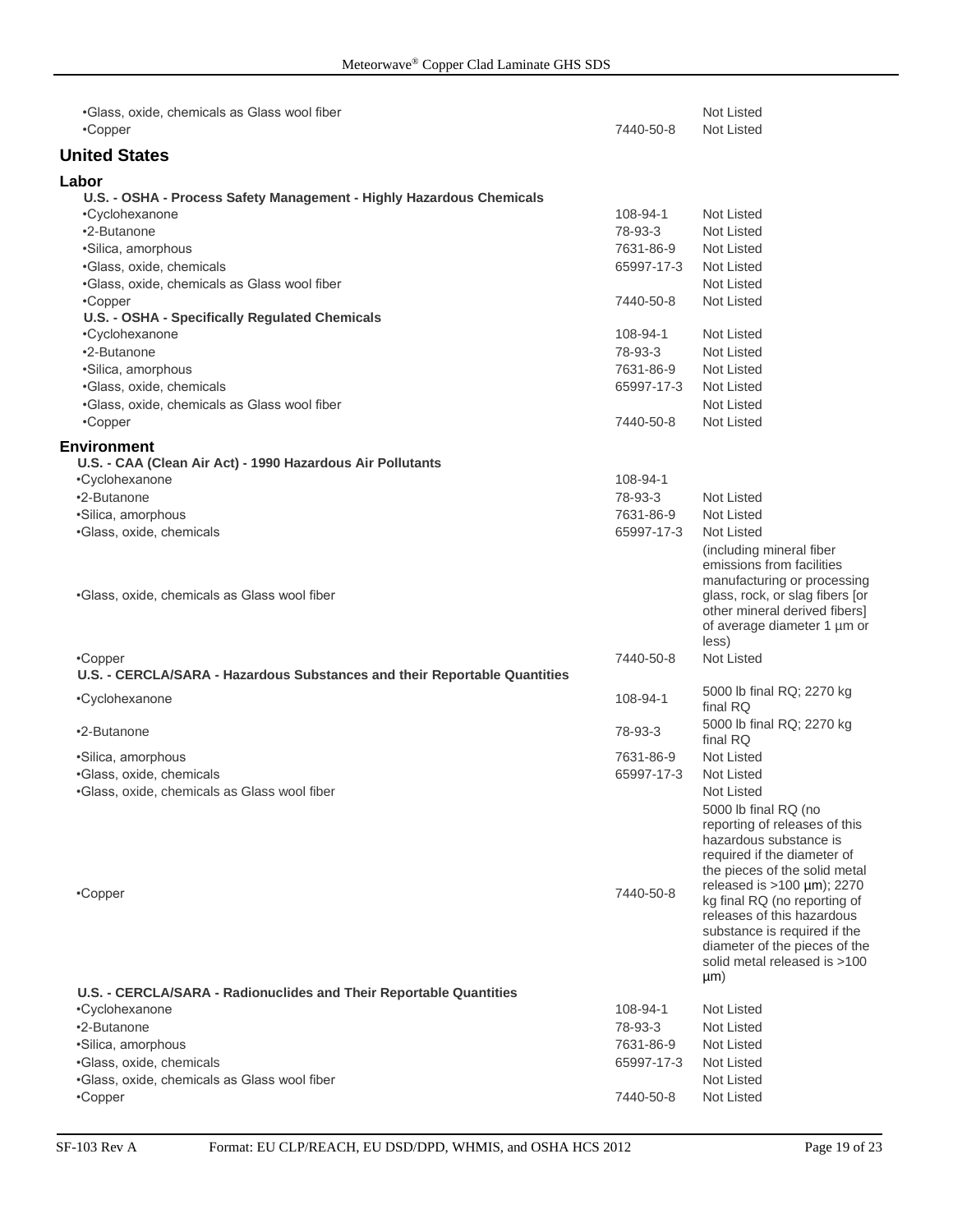#### **U.S. - CERCLA/SARA - Section 302 Extremely Hazardous Substances EPCRA RQs**

| <b>VERVENUMING - UCCHOIL OVE EXHIGHIGLY HOLGHOUG UGDORHOUG ET URN RAG</b>                             |            |                                                       |
|-------------------------------------------------------------------------------------------------------|------------|-------------------------------------------------------|
| •Cyclohexanone                                                                                        | 108-94-1   | Not Listed                                            |
| •2-Butanone                                                                                           | 78-93-3    | Not Listed                                            |
| ·Silica, amorphous                                                                                    | 7631-86-9  | Not Listed                                            |
| ·Glass, oxide, chemicals                                                                              | 65997-17-3 | Not Listed                                            |
| .Glass, oxide, chemicals as Glass wool fiber                                                          |            | Not Listed                                            |
| •Copper                                                                                               | 7440-50-8  | Not Listed                                            |
| U.S. - CERCLA/SARA - Section 302 Extremely Hazardous Substances TPQs                                  |            |                                                       |
| •Cyclohexanone                                                                                        | 108-94-1   | Not Listed                                            |
| •2-Butanone                                                                                           | 78-93-3    | Not Listed                                            |
| ·Silica, amorphous                                                                                    | 7631-86-9  | Not Listed                                            |
| ·Glass, oxide, chemicals                                                                              | 65997-17-3 | Not Listed                                            |
| •Glass, oxide, chemicals as Glass wool fiber                                                          |            | Not Listed                                            |
| •Copper                                                                                               | 7440-50-8  | Not Listed                                            |
| U.S. - CERCLA/SARA - Section 313 - Emission Reporting                                                 |            |                                                       |
| •Cyclohexanone                                                                                        | 108-94-1   | Not Listed                                            |
| •2-Butanone                                                                                           | 78-93-3    | Not Listed                                            |
| •Silica, amorphous                                                                                    | 7631-86-9  | Not Listed                                            |
| ·Glass, oxide, chemicals                                                                              | 65997-17-3 | Not Listed                                            |
| ·Glass, oxide, chemicals as Glass wool fiber                                                          |            | Not Listed                                            |
|                                                                                                       |            | 1.0 % de minimis                                      |
| •Copper                                                                                               | 7440-50-8  | concentration                                         |
| U.S. - CERCLA/SARA - Section 313 - PBT Chemical Listing                                               |            |                                                       |
| •Cyclohexanone                                                                                        | 108-94-1   | Not Listed                                            |
| •2-Butanone                                                                                           | 78-93-3    | Not Listed                                            |
| ·Silica, amorphous                                                                                    | 7631-86-9  | Not Listed                                            |
| •Glass, oxide, chemicals                                                                              | 65997-17-3 | Not Listed                                            |
| .Glass, oxide, chemicals as Glass wool fiber                                                          |            | Not Listed                                            |
| •Copper                                                                                               | 7440-50-8  | Not Listed                                            |
| U.S. - RCRA (Resource Conservation & Recovery Act) - Basis for Listing - Appendix VII                 |            |                                                       |
| •Cyclohexanone                                                                                        | 108-94-1   |                                                       |
| •2-Butanone                                                                                           | 78-93-3    | Included in waste streams:<br>F005, F039              |
| ·Silica, amorphous                                                                                    | 7631-86-9  | Not Listed                                            |
| •Glass, oxide, chemicals                                                                              | 65997-17-3 | Not Listed                                            |
| U.S. - RCRA (Resource Conservation & Recovery Act) - Constituents for Detection Monitoring            |            |                                                       |
| •Cyclohexanone                                                                                        | 108-94-1   |                                                       |
| •2-Butanone                                                                                           | 78-93-3    |                                                       |
| ·Silica, amorphous                                                                                    | 7631-86-9  | Not Listed                                            |
| •Glass, oxide, chemicals                                                                              | 65997-17-3 | Not Listed                                            |
| •Copper                                                                                               | 7440-50-8  | (total)                                               |
| U.S. - RCRA (Resource Conservation & Recovery Act) - List for Hazardous Constituents                  |            |                                                       |
| •Cyclohexanone                                                                                        | 108-94-1   |                                                       |
| •2-Butanone                                                                                           | 78-93-3    |                                                       |
| ·Silica, amorphous                                                                                    | 7631-86-9  | Not Listed                                            |
| ·Glass, oxide, chemicals                                                                              | 65997-17-3 | Not Listed                                            |
| .Glass, oxide, chemicals as Glass wool fiber                                                          |            | Not Listed                                            |
| U.S. - RCRA (Resource Conservation & Recovery Act) - Phase 4 LDR Rule - Universal Treatment Standards |            |                                                       |
| •Cyclohexanone                                                                                        | 108-94-1   |                                                       |
| •2-Butanone                                                                                           | 78-93-3    | $0.28$ mg/L (wastewater); 36<br>mg/kg (nonwastewater) |
| ·Silica, amorphous                                                                                    | 7631-86-9  | Not Listed                                            |
| •Glass, oxide, chemicals                                                                              | 65997-17-3 | <b>Not Listed</b>                                     |
| U.S. - RCRA (Resource Conservation & Recovery Act) - TSD Facilities Ground Water Monitoring           |            |                                                       |
| •Cyclohexanone                                                                                        | 108-94-1   |                                                       |
| •2-Butanone                                                                                           | 78-93-3    |                                                       |
| •Silica, amorphous                                                                                    | 7631-86-9  | Not Listed                                            |
| •Glass, oxide, chemicals                                                                              | 65997-17-3 | Not Listed                                            |
| •Copper                                                                                               | 7440-50-8  | (total)                                               |
|                                                                                                       |            |                                                       |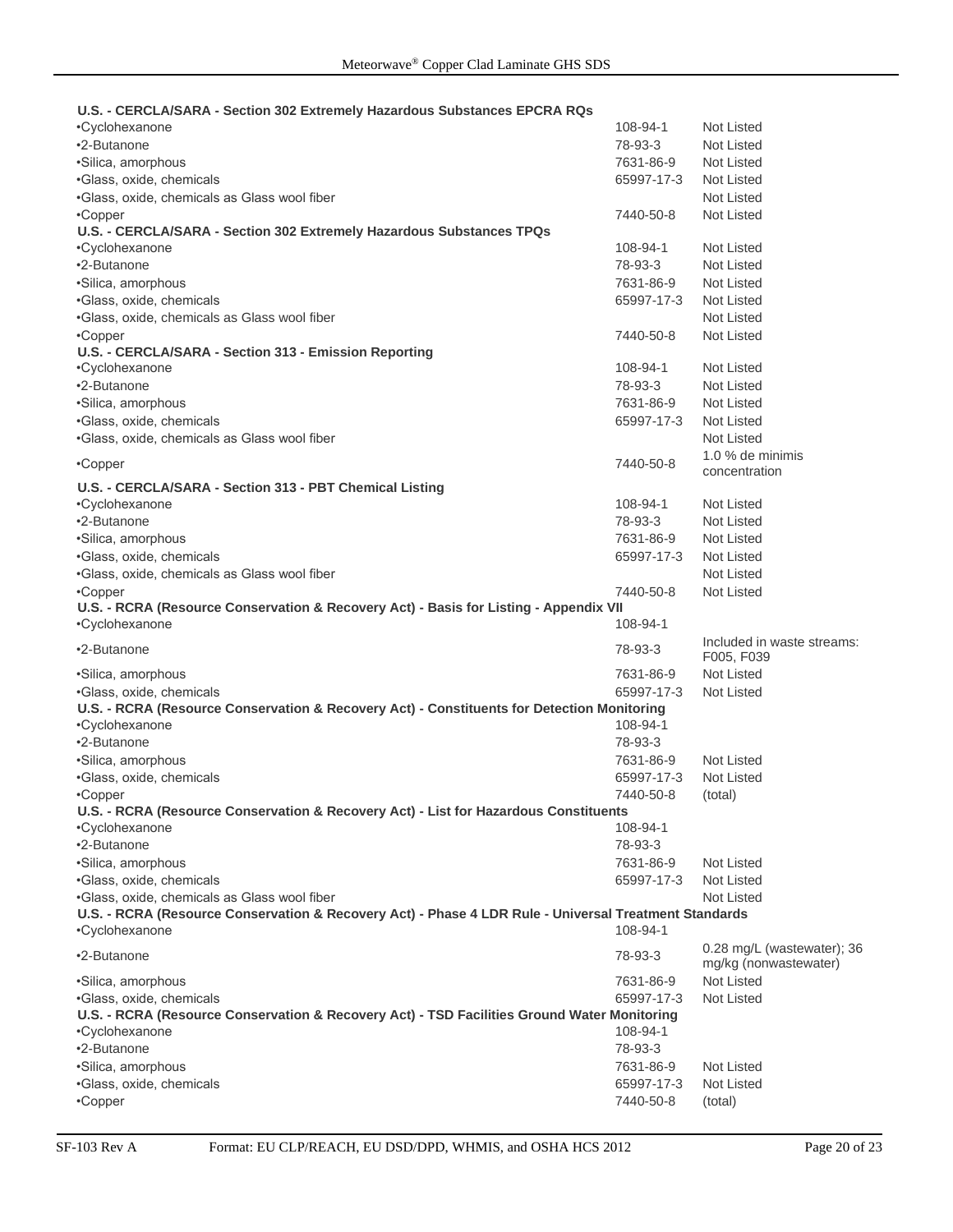#### **U.S. - RCRA (Resource Conservation & Recovery Act) - U Series Wastes - Acutely Toxic Wastes & Other Hazardous Characteristics**

| •Cyclohexanone                                                                              | 108-94-1   |                                                                     |
|---------------------------------------------------------------------------------------------|------------|---------------------------------------------------------------------|
| •2-Butanone                                                                                 | 78-93-3    | waste number U159<br>(Ignitable waste, Toxic<br>waste)              |
| •Silica, amorphous                                                                          | 7631-86-9  | Not Listed                                                          |
| <b>United States - California</b>                                                           |            |                                                                     |
| Environment                                                                                 |            |                                                                     |
| U.S. - California - Proposition 65 - Carcinogens List                                       |            |                                                                     |
| •Cyclohexanone                                                                              | 108-94-1   | Not Listed                                                          |
| •2-Butanone                                                                                 | 78-93-3    | Not Listed                                                          |
| ·Silica, amorphous                                                                          | 7631-86-9  | Not Listed                                                          |
| ·Glass, oxide, chemicals                                                                    | 65997-17-3 | Not Listed                                                          |
| .Glass, oxide, chemicals as Glass wool fiber                                                |            | carcinogen, initial date<br>7/1/90 (inhalable and<br>biopersistent) |
| •Copper                                                                                     | 7440-50-8  | <b>Not Listed</b>                                                   |
| U.S. - California - Proposition 65 - Developmental Toxicity                                 |            |                                                                     |
| •Cyclohexanone                                                                              | 108-94-1   | Not Listed                                                          |
| •2-Butanone                                                                                 | 78-93-3    | Not Listed                                                          |
| ·Silica, amorphous                                                                          | 7631-86-9  | Not Listed                                                          |
| ·Glass, oxide, chemicals                                                                    | 65997-17-3 | Not Listed                                                          |
|                                                                                             |            | Not Listed                                                          |
| .Glass, oxide, chemicals as Glass wool fiber                                                |            |                                                                     |
| •Copper                                                                                     | 7440-50-8  | Not Listed                                                          |
| U.S. - California - Proposition 65 - Maximum Allowable Dose Levels (MADL)<br>•Cyclohexanone | 108-94-1   | Not Listed                                                          |
| •2-Butanone                                                                                 | 78-93-3    | Not Listed                                                          |
|                                                                                             | 7631-86-9  | Not Listed                                                          |
| ·Silica, amorphous                                                                          |            |                                                                     |
| ·Glass, oxide, chemicals                                                                    | 65997-17-3 | Not Listed                                                          |
| .Glass, oxide, chemicals as Glass wool fiber                                                |            | Not Listed                                                          |
| •Copper                                                                                     | 7440-50-8  | Not Listed                                                          |
| U.S. - California - Proposition 65 - No Significant Risk Levels (NSRL)                      |            |                                                                     |
| •Cyclohexanone                                                                              | 108-94-1   | Not Listed                                                          |
| •2-Butanone                                                                                 | 78-93-3    | Not Listed                                                          |
| ·Silica, amorphous                                                                          | 7631-86-9  | Not Listed                                                          |
| ·Glass, oxide, chemicals                                                                    | 65997-17-3 | Not Listed                                                          |
| .Glass, oxide, chemicals as Glass wool fiber                                                |            | Not Listed                                                          |
| •Copper                                                                                     | 7440-50-8  | Not Listed                                                          |
| U.S. - California - Proposition 65 - Reproductive Toxicity - Female                         |            |                                                                     |
| •Cyclohexanone                                                                              | 108-94-1   | <b>Not Listed</b>                                                   |
| •2-Butanone                                                                                 | 78-93-3    | Not Listed                                                          |
| ·Silica, amorphous                                                                          | 7631-86-9  | Not Listed                                                          |
| ·Glass, oxide, chemicals                                                                    | 65997-17-3 | Not Listed                                                          |
| .Glass, oxide, chemicals as Glass wool fiber                                                |            | Not Listed                                                          |
| •Copper                                                                                     | 7440-50-8  | Not Listed                                                          |
| U.S. - California - Proposition 65 - Reproductive Toxicity - Male                           |            |                                                                     |
| •Cyclohexanone                                                                              | 108-94-1   | Not Listed                                                          |
| •2-Butanone                                                                                 | 78-93-3    | Not Listed                                                          |
| ·Silica, amorphous                                                                          | 7631-86-9  | Not Listed                                                          |
| ·Glass, oxide, chemicals                                                                    | 65997-17-3 | Not Listed                                                          |
| ·Glass, oxide, chemicals as Glass wool fiber                                                |            | Not Listed                                                          |
| •Copper                                                                                     | 7440-50-8  | Not Listed                                                          |
|                                                                                             |            |                                                                     |

## **United States - Pennsylvania**